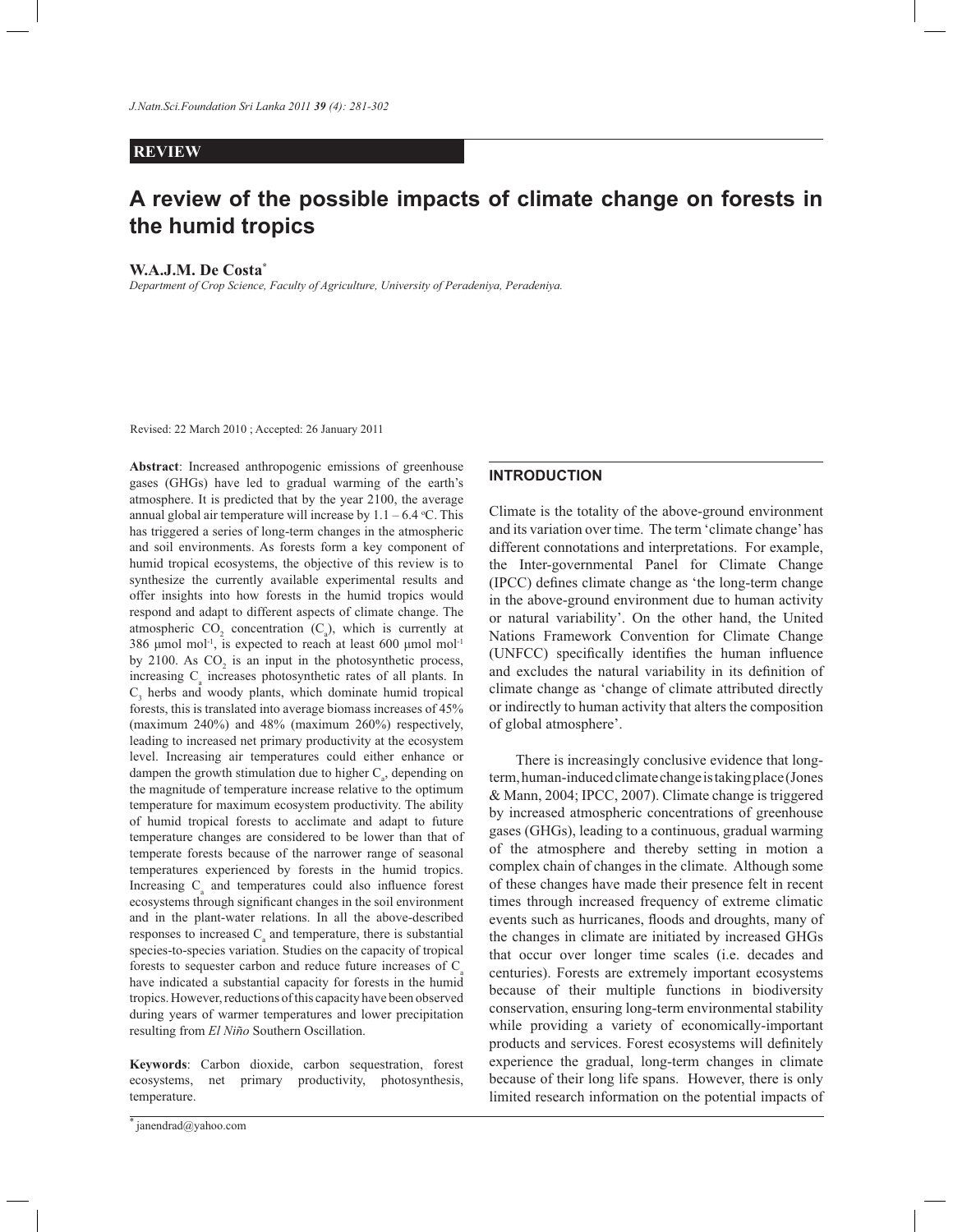climate change on individual plant species in forests and their functioning or on the processes and functioning of forests as ecosystems. A large portion of the limited information that is available is on temperate and boreal forests and their component plant species (Saxe *et al.*, 1998, 2001). Therefore, the present review aims to provide a synthesis of the possible impacts of long-term climate change on forests in the humid tropics. However, because of the paucity of empirical data on tropical forests, we have had to rely on the basic principles of plant physiology and ecology and supporting data, which are predominantly from experiments on temperate plant species.

# **MAJOR ASPECTS OF LONG - TERM CLIMATE CHANGE**

Some of the major aspects of long-term climate change that are likely to influence forest ecosystems are briefly described below:

# **Increasing concentrations of greenhouse gases in the atmosphere**

Greenhouse gases are those that have the ability to absorb certain wavelengths of longwave radiation (i.e. wavelengths greater than 0.7 μm). Carbon dioxide, water vapour, methane, nitrous oxides and halogenated carbons are the GHGs in the earth's atmosphere. Most of the shortwave radiation coming from the sun passes through the earth's atmosphere. However most of the longwave radiation emitted from the earth's surface is absorbed by the GHGs. This leads to a gradual warming of the earth's atmosphere and this phenomenon is the well-known greenhouse effect (Houghton, 1997). Actual measurements and estimations from proxy sources have shown that the atmospheric concentrations of most GHGs have been rising steadily during the last three centuries, leading to an up-regulation of the greenhouse effect (called the *enhanced greenhouse effect*) (Houghton, 1997). These increases are beyond the range of fluctuations that these GHGs have shown over longer time scales of thousand/ million years. The current atmospheric levels of GHGs are higher than those at any time during the last 650,000 years (Siegenthaler *et al.*, 2005) and they are increasing at a rate of 2.3  $\mu$ mol mol<sup>-1</sup> of CO<sub>2</sub> equivalents per year (IPCC, 2001; Stern, 2007).

 Carbon dioxide is the GHG, which contributes most to the enhanced greenhouse effect. Atmospheric  $CO<sub>2</sub>$  concentration (C<sub>a</sub>) was stable around 280 µmol mol-1 for several thousand years up to the beginning of the industrial revolution around 1750. Since then,  $C_a$ has shown an exponential increase (Figure 1) up to the

present level of around 386 μmol mol-1. During the period between 1975 and 2010,  $C_{\rm a}$  in the tropics has increased by 14% from 330 to 377 μmol mol-1 (Clark, 2007; IPCC, 2007). In comparison,  $C_a$  did not exceed 300  $\mu$ mol mol<sup>-1</sup> during the 420,000 year period before industrialization (Petit *et al.*, 1999). As  $CO_2$  is an essential component in photosynthesis, this rise in  $C_{a}$  has profound implications on the functioning of forest ecosystems. Hence, the impacts of increasing  $C_{\rm a}$  will form a major part of this review.

### **Increasing air temperatures**

When the increases of all GHGs are taken into account, some recent studies have predicted an increase of global mean temperature by  $2 - 5$  °C by 2030-2060 (Wigley & Raper, 2001; Murphy *et al.*, 2004) (Table 1), which would bring the earth to a global average temperature that has not been reached during the last three million years (Hansen *et al.*, 2006). Moreover, there is a 20% probability of a temperature rise greater than  $5^{\circ}$ C by 2050 and a warming of  $3-10$  °C by 2100 (Meinshausen, 2006; Stern, 2007). Global warming predictions of the Fourth Assessment Report of the IPCC (IPCC, 2007) are given in Table 2. During the 30-year period between 1975 and 2005, temperatures in the tropical regions have increased at a rate of  $0.26 \pm 0.05$  °C per decade (Malhi & Wright, 2004). Although the tropics are expected to experience a slightly lower warming than the mid and high latitudes (Stern, 2007), such increases in air temperatures would influence the rates of a wide range of temperaturedependant processes in plants and soils with profound implications for forests in the humid tropics.

# **Increased frequency of droughts and other extreme climatic events**

Warmer air temperatures will accelerate the hydrologic cycle with significant shifts in the amount and temporal distribution of rainfall. Although there is uncertainty about whether annual total rainfall in the tropical zone would change significantly (Stern, 2007), there is increasing evidence that the same annual rainfall will come in a fewer, more intense rainfall events (Wetherald & Manabe, 2002; Huntington, 2006). On the other hand, annual rainfall is predicted to decrease significantly in Mediterranean climates (Stern, 2007). Globally, the percentage of land area under moderate drought at a given time is expected to increase from the current level of 25% to 50% while the corresponding percentage for extreme drought is projected to increase from 3% to 30% (Burke *et al.*, 2006). Hence, forests in the humid tropics could experience drought of greater intensity and longer duration. During the last three decades,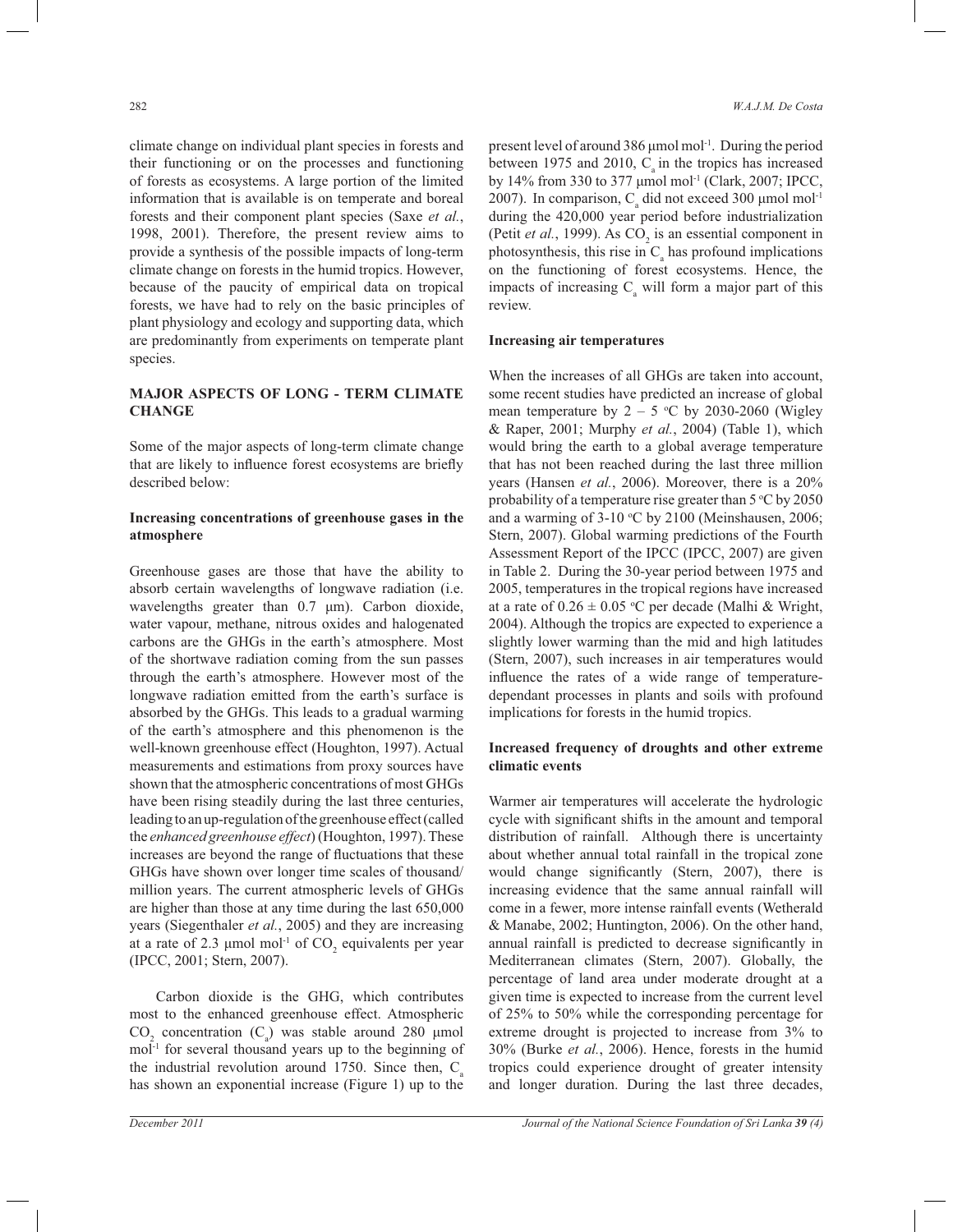

**Figure 1:** Long-term variation of the atmospheric carbon dioxide concentration along with predicted increases under different emission scenarios: A1 – Rapid economic growth, with convergence between different regions of the world. A1F – Economic growth with high dependence on fossil energy sources; A1T – Economic growth with non-fossil energy sources; A1B – Economic growth with a balanced mixture of energy sources; A2 – Regionally-oriented and unevenly-distributed (i.e. divergent) economic growth, which is slower than in A1; B1 – Convergent world which is rapidly moving global solutions to economic, social and environmental sustainability with the introduction of clean and resource-efficient technologies; B2 – Intermediate rates of economic development focusing on environmental protection and social equity, but with emphasis on local solutions and less rapid and more diverse technological change than in B1 and A1; IS92a – 'Business-as-usual' scenario.

(Sources: http://www.ipcc.ch/present/graphics.htm; Nakicenovic & Swart, 2001; Metz *et al*., 2001).

there have been decreases in rainfall over some tropical regions, with tropical Asia recording a marginal decrease while tropical North Africa showing a 3-4% decrease (Houghton *et al.*, 2001; Malhi & Wright, 2004) and Amazonia showing no significant variation (Malhi & Wright, 2004). Furthermore, there has been an increase in the intensity of *El Niño* events, causing episodes of significant drought and high temperatures. This has also increased the frequency of regional scale forest fires releasing significant quantities of aerosols into the atmosphere and causing up to 65% reduction of incident photosynthetically active radiation in South East Asia (Kobayashi *et al.*, 2005) and Amazonia (Nepstad *et al.*, 2004).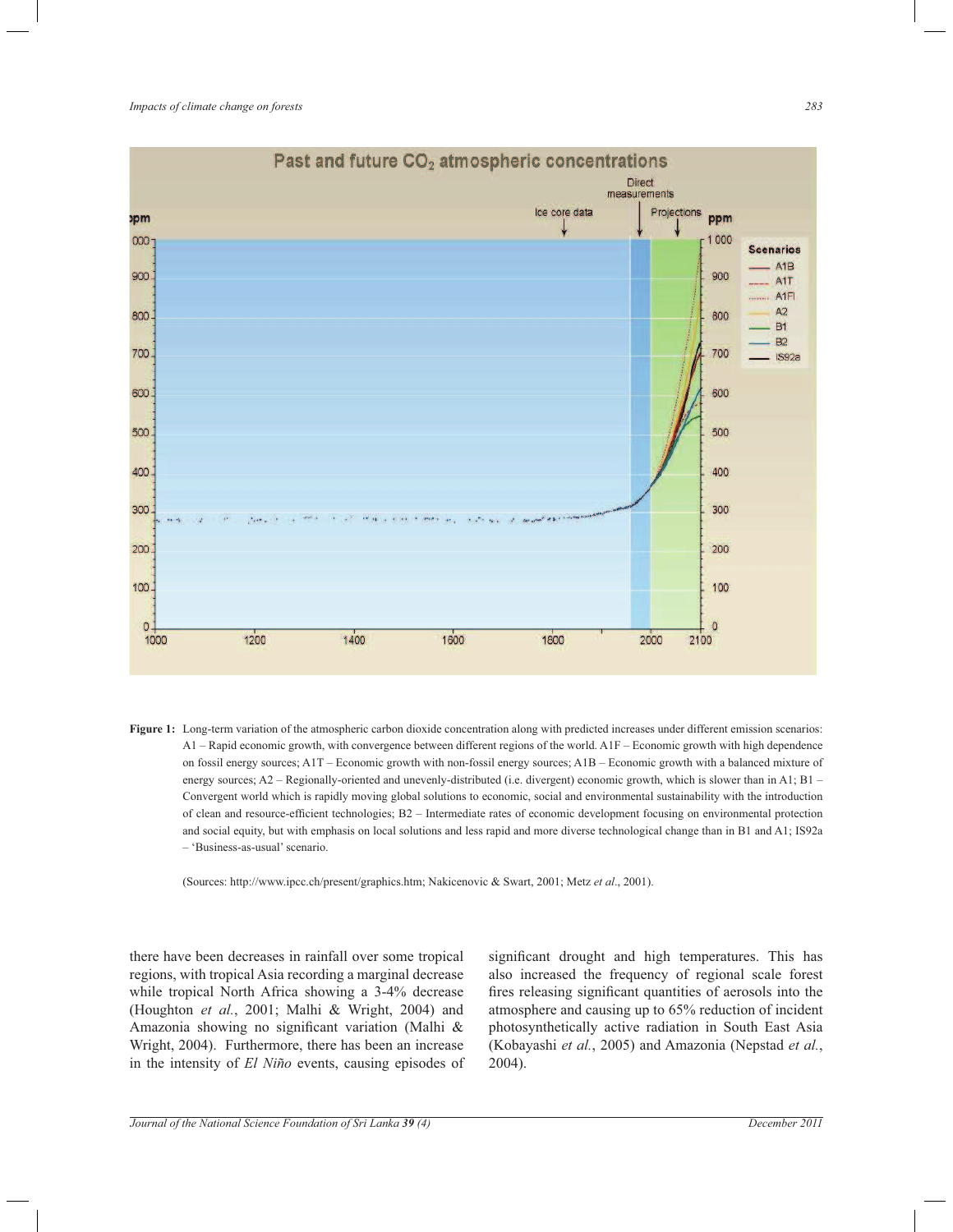| Stabilisation level  | Temperature increase at equilibrium relative to pre-industrial $(^{\circ}C)$ |                                   |                 |  |  |
|----------------------|------------------------------------------------------------------------------|-----------------------------------|-----------------|--|--|
| (ppm CO, equivalent) | <b>IPCC TAR 2001†</b>                                                        | <b>Hadley Centre</b><br>Ensemblet | Eleven Studies* |  |  |
| 400                  | $0.8 - 2.4$                                                                  | $1.3 - 2.8$                       | $0.6 - 4.9$     |  |  |
| 450                  | $1.0 - 3.1$                                                                  | $1.7 - 3.7$                       | $0.8 - 6.4$     |  |  |
| 500                  | $1.3 - 3.8$                                                                  | $2.0 - 4.5$                       | $1.0 - 7.9$     |  |  |
| 550                  | $1.5 - 4.4$                                                                  | $2.4 - 5.3$                       | $1.2 - 9.1$     |  |  |
| 650                  | $1.8 - 5.5$                                                                  | $2.9 - 6.6$                       | $1.5 - 11.4$    |  |  |
| 750                  | $2.2 - 6.4$                                                                  | $3.4 - 7.7$                       | $1.7 - 13.3$    |  |  |
| 1000                 | $2.8 - 8.3$                                                                  | $4.4 - 9.9$                       | $2.2 - 17.1$    |  |  |

**Table 1:** Projected increases of global average temperature in response to increasing atmospheric carbon dioxide at various levels of stabilisation

†Third Assessment Report of the Intergovernmental Panel for Climate Change (Wigley & Raper, 2001), ‡Murphy *et al*. (2004), \*Meinshausen (2006).

**Table 2:** Predicted increases in global mean annual temperature by 2100 under the four SRES† scenario families

|                                       | Nature and emphasis of future development |                                        |  |  |
|---------------------------------------|-------------------------------------------|----------------------------------------|--|--|
| Distribution of future<br>development | More economic focus                       | More environmental focus               |  |  |
| Globalization                         | A1                                        | B1                                     |  |  |
| (Homogeneous world)                   | Rapid economic growth                     | Global environmental<br>sustainability |  |  |
|                                       | $1.4 - 6.4$ °C                            | $1.1 - 2.9$ °C                         |  |  |
|                                       | A2                                        | B <sub>2</sub>                         |  |  |
| Regionalization                       | Regionally-oriented                       | Local environmental                    |  |  |
| (Heterogeneous world)                 | economic development                      | sustainability                         |  |  |
|                                       | $2.0 - 5.4$ °C                            | $1.4 - 3.8$ °C                         |  |  |

(Source: http://en.wikipedia.org/wiki/IPCC#IPCC\_Fourth\_Assessment\_Report:\_Climate\_ Change\_2007), †IPCC (2001).

# **PREDICTION OF THE IMPACTS OF CLIMATE CHANGE ON FOREST ECOSYSTEMS**

#### **Experimental approaches**

The present review will focus on the impacts of increasing  $C_{\rm a}$  and air temperatures  $(T_{\rm a})$  and varying water availability on forests in the humid tropics. The type and magnitude of climate change impacts on a given forest ecosystem is partly determined by the environmental factors that control its functioning and productivity. Under the current climatic conditions, for forests in the humid tropics, radiation receipt and temperature are the main factors of control as water and nutrient availability

are unlikely to be limiting (Churkina & Running, 1998; Nemani *et al.*, 2003; Running *et al.*, 2004).

 It is important, at the outset, to appreciate the practical experimental difficulties involved in collecting valid research data on the impacts of climate change on a complex ecosystem such as a forest. The slow, gradual nature of climate change necessitates observations over a long time period to detect its impacts on a forest ecosystem, which itself is likely to have a rather long response time. Hence, alternative approaches, which would yield valid predictions within a shorter period of time need to be sought. Such an approach is to quantify the response of seedlings of key plant species to certain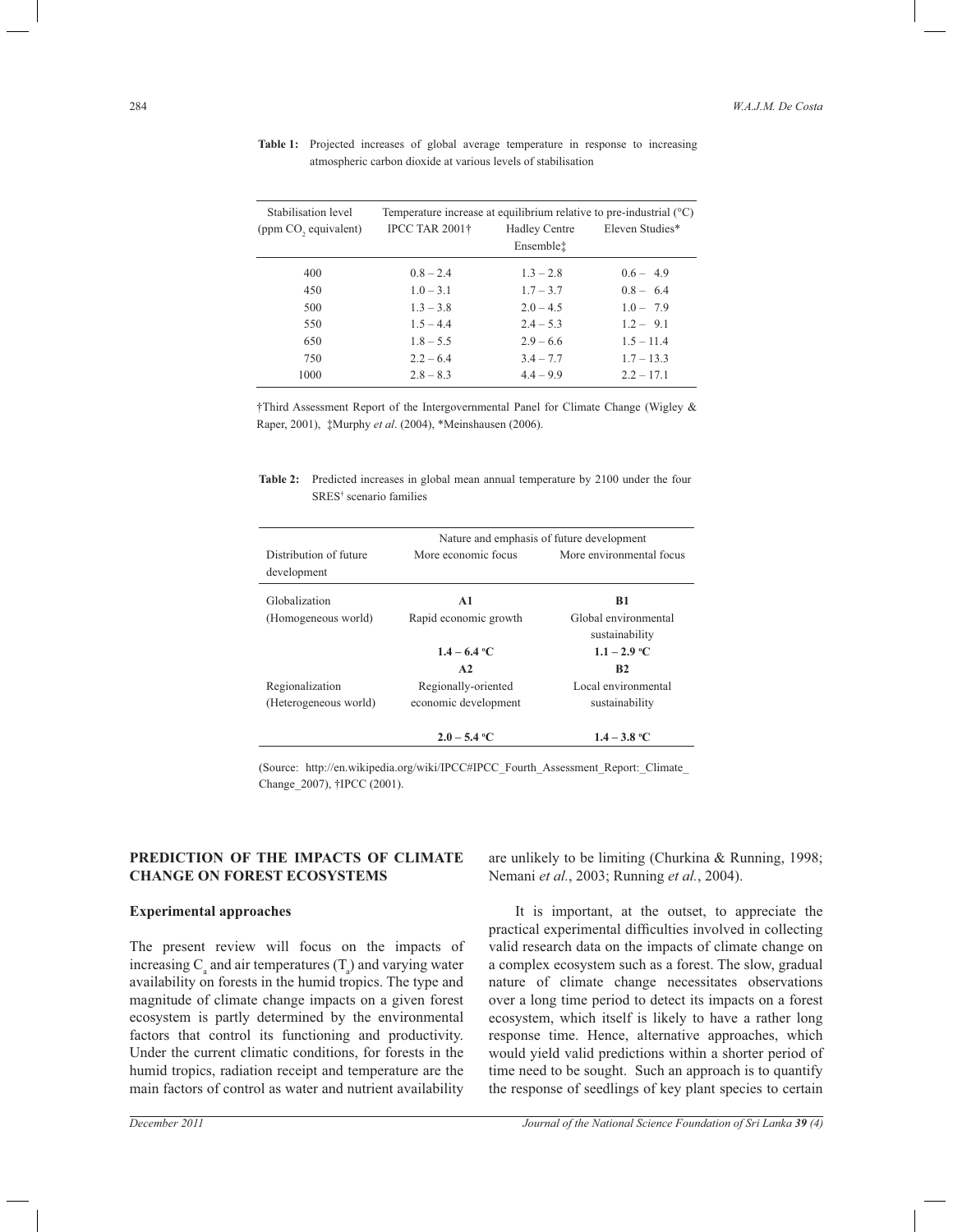specified increases of  $C_a$  and  $T_a$ , which are expected to occur during the next 50-100 years. Accordingly, for  $C_a$ , elevated levels have ranged from 570 µmol mol<sup>-1</sup> (a  $200 \mu$ mol mol<sup>-1</sup> increase, which is expected to occur in another 40-50 years, IPCC, 2007; Stern, 2007) to 700  $μ$ mol mol<sup>-1</sup> (a doubling of the current ambient C<sub>a</sub>, which is expected by 2100) while the temperature elevations have ranged from 2  $\degree$ C to 4  $\degree$ C (which are expected in the next 40–70 years, IPCC, 2007; Stern, 2007). Plants growing under elevated  $C_{a}$  have been compared with those growing at the current ambient levels of  $C_{a}$ , with the implicit assumption that the response of plants within this range of  $C_{\rm a}$  is linear. It is already known that response of plant processes to increasing tissue or air temperature is 'bell-shaped' (Saxe *et al.*, 2001) with increasing rates of processes up to an optimum temperature followed by a decrease. Hence, a combination of these trends is used in predicting the impacts of increasing  $C_{a}$  and  $T_{a}$ .

In the majority of experiments,  $CO<sub>2</sub>$  enrichment to achieve the required elevation of  $C_a$  has been carried out on seedlings growing in open top chambers (Whitehead *et al.*, 1995; Norby *et al.*, 1997; De Costa *et al.*, 2003), which are ventilated enclosures with an open top and transparent side walls to simulate 'near natural' conditions. A limited number of experiments on forest plants have been conducted in closed top chambers (CTCs) with re-circulation of air (Beerling & Woodward, 1996; Forstreuter, 1996; Tingey *et al.*, 1996). Free Air  $CO<sub>2</sub>$  Enrichment (FACE) is a more expensive method of enriching a larger, un-enclosed (open) area with  $CO<sub>2</sub>$  to simulate completely natural conditions (Hendrey *et al.*, 1999). A limited number of FACE studies have been carried out on temperate forest stands, but none on tropical forests. Responses to increased  $T_a$  has been carried out either in open top chambers heated with heating coils, temperature gradient chambers or in completely enclosed growth chambers.

#### **Quantification of the ecosystem response**

Even the few FACE systems are established on monocultures of forest stands. Open top chambers and enclosed growth chambers can only house potted individual seedlings of trees. Extrapolation of plant growth responses obtained under such experimental conditions to predict the response of a complex and multispecies ecosystem such as a forest in the humid tropics is difficult and questionable. A more valid alternative would be to quantify the response of basic plant and soil processes to the different aspects of climate change and use this information to synthesize the ecosystem response (Landsberg, 2003; Mäkelä, 2003). Hence, this approach is followed in the present review. However, even with this approach, the results on many key processes are not unequivocal (Boisvenue & Running, 2006) and therefore, extrapolations, generalizations and predications can be made only with extreme caution (Luo *et al.*, 1999; Beier, 2004). Furthermore, climate change involves the variation of several environmental factors (i.e.  $C_{a}$ ,  $T_{\rm a}$  and water availability) simultaneously and complex interactions in their effects. Therefore, the net result of overall climate change on a given forest ecosystem could be site- and environment-specific (Norby & Luo, 2004).

# **Inter- and intra-species variation in the magnitude of responses**

A review of experimental results on the response of trees to different aspects of climate change show clear differences among species and also among provenances/ populations/families within a species (Eamus & Jarvis, 1989; Poorter, 1993; Berryman *et al.*, 1994; Battaglia *et al.*, 1996; Beerling, 1996; Basso & Bazzaz, 1998; Faria *et al.*, 1998; Atkin *et al.*, 1999; Jablonski *et al.*, 2002; Arulmageswaran *et al.*, 2003; De Costa *et al.*, 2003; Poorter & Navas, 2003; Körner *et al.*, 2005). These variations have to be taken into consideration when reconstructing ecosystem response from studies on individual processes of single plants.

# **INFLUENCE OF ELEVATED CARBON DIOXIDE AND TEMPERATURE ON BASIC PLANT AND SOIL PROCESSES**

An overview of the inter-connected network of key plant and soil processes that can be influenced by climate change is given in Figure 2.

# **Response of photosynthesis, respiration and biomass production to increased C<sup>a</sup>**

Photosynthesis is one of the key processes affected by increasing  $C_{\text{a}}$  because  $CO_{2}$  is an essential input for it. A wide body of evidence has shown that the net photosynthetic rate per unit leaf area  $(P_n)$  increases with increasing  $C_a$  (Eamus & Jarvis, 1989; Curtis, 1996; Drake *et al.*, 1997; Saxe *et al*., 1997; Wullschleger *et al*., 1997; Luo *et al.*, 1999; Nowak *et al*., 2004). This is primarily because of two reasons. Firstly, a greater CO<sub>2</sub> concentration in the outside air would allow a greater airleaf CO<sub>2</sub> concentration gradient and thereby increase the rate of  $\mathrm{CO}_2$  uptake in to the leaves. If the leaves do not have a limitation of photosynthetic structures (i.e. chlorophyll, components of the electron transport pathway, thylakoid membranes etc.) increased uptake of  $CO<sub>2</sub>$  would lead to a greater production of primary carbohydrates (i.e. glucose, fructose, sucrose, starch, etc.) through gross photosynthesis. This is called the 'CO<sub>2</sub> fertilization effect'. Secondly, the greater  $CO_2$  concentration at the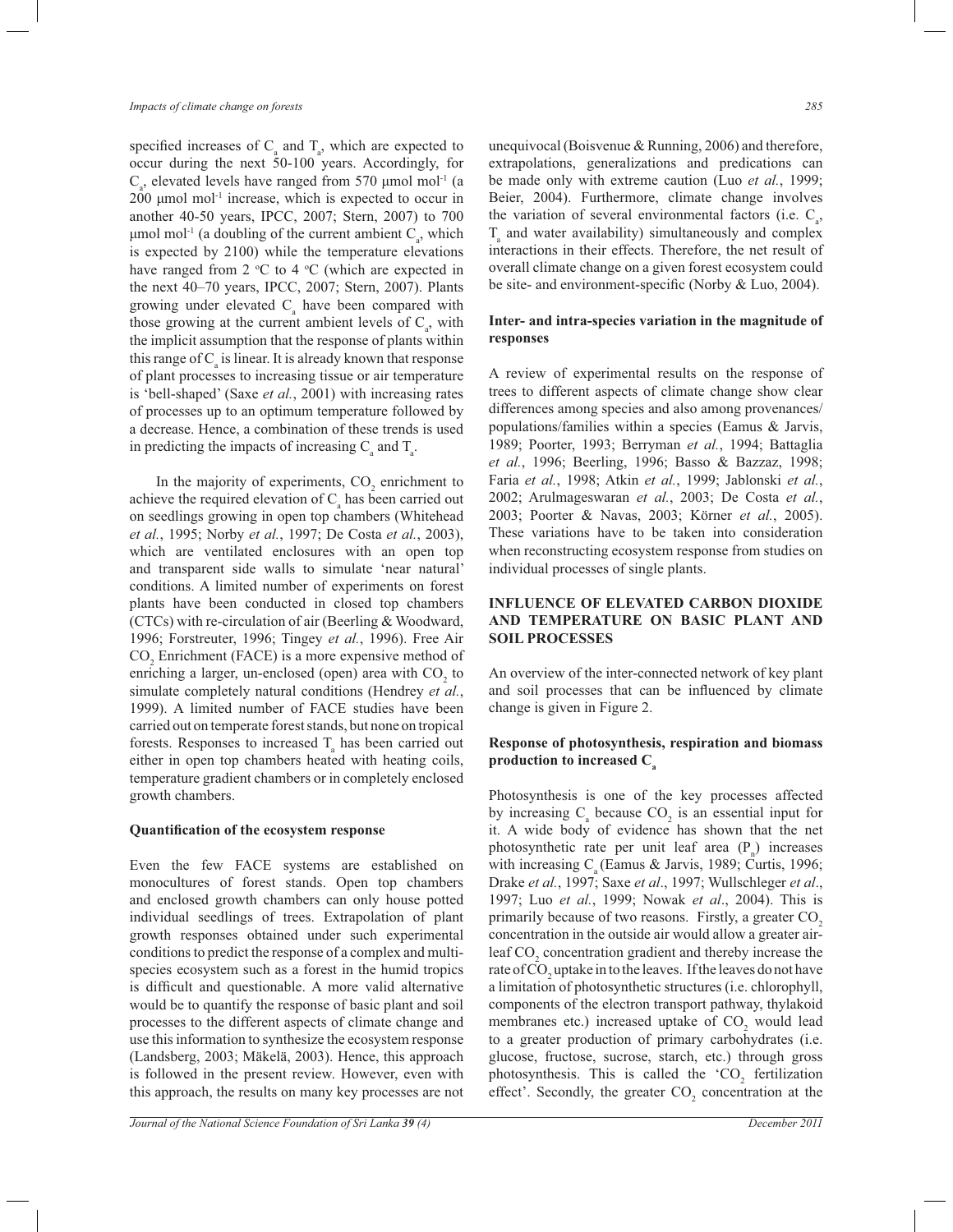

**Figure 2:** Network of plant- and soil processes (given within squares) in a forest ecosystem influenced by climate change. Main drivers of climate changes are given within ellipses. Factors modifying the magnitude of response are given within rounded squares. Arrows indicate the direction of influence. Key feedbacks are shown by dotted arrows.

chloroplast partly suppresses photorespiration (Drake *et al.*, 1997) and thereby channels a greater percentage of the absorbed  $\mathrm{CO}_2$  through photosynthesis, thus increasing Pn . Compilations of responses of a wide range of plant species have shown a significant species-to-species variation in the magnitude of increase of  $P_n$  in response to a doubling of  $C_a$ . Among the tree species, Saxe *et al.* (1998) showed that long-term photosynthetic stimulation by elevated  $C_{\rm a}$  was slightly higher for conifers (62%) than for deciduous tree species (53%). Specifically for a selected set of tropical tree species growing in Sri Lanka,

De Costa *et al.* (2003) observed increases of  $P_n$  ranging from 18% to 224% in response to an increase in  $C_{\text{a}}$  from 370 to 570 μmol mol-1 (Table 3).

This stimulation of photosynthesis by increasing  $C_a$ has been shown to be greater for  $C_3$  than for  $C_4$  plants (Drake *et al.*, 1997; Long *et al.*, 2004). Kranz anatomy and the consequent increase of internal  $\mathrm{CO}_2$  concentration within the  $C_4$  leaves makes  $CO_2$  a lesser limitation for  $C_4$ photosynthesis (Sage, 2001). In addition to the decrease of photorespiration  $(R_p)$ , there is considerable evidence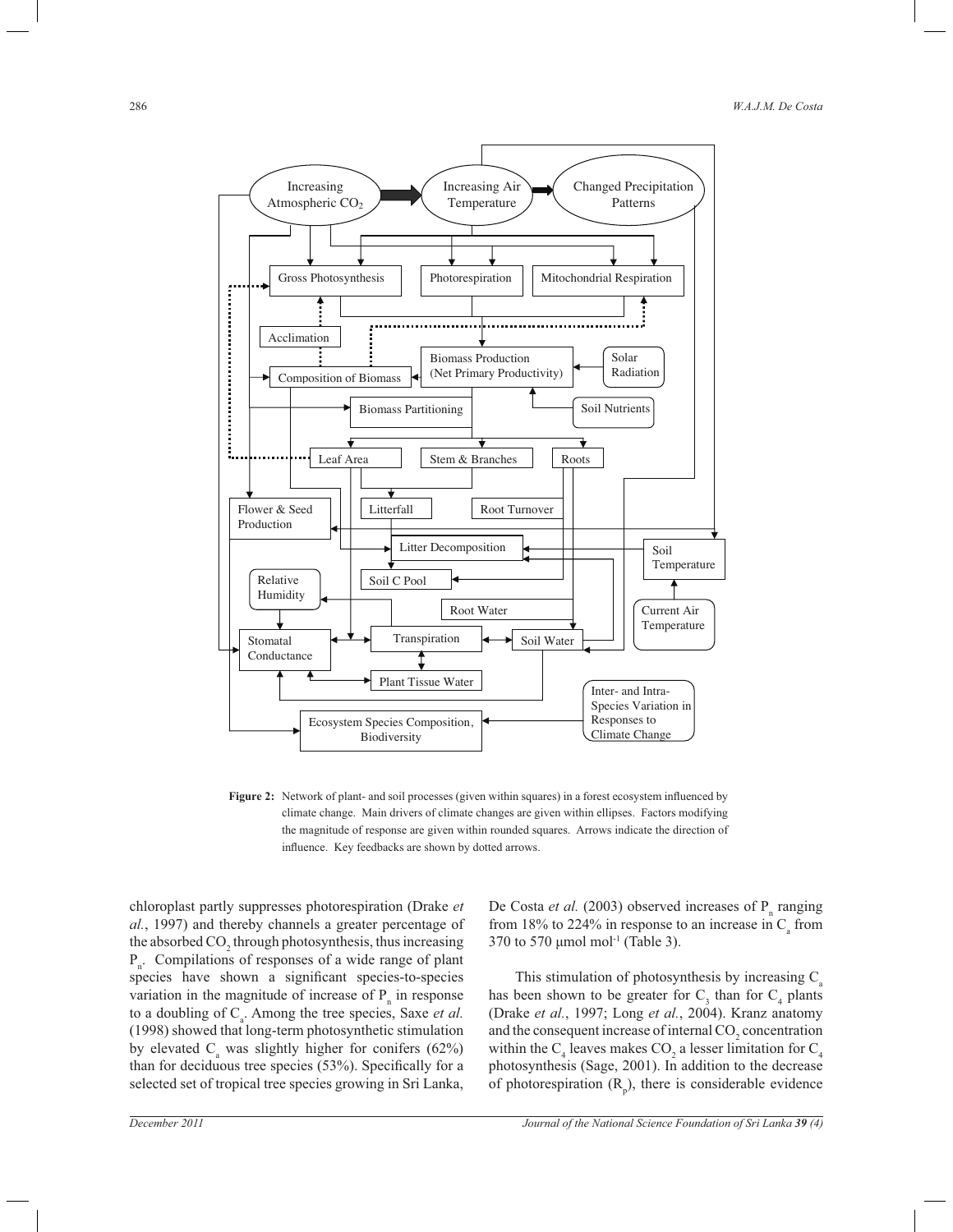**Table 3:** Response of leaf net photosynthetic rate  $(P_n)$  to elevated  $C_a$  in seedlings of selected tropical tree species growing in open top chambers at different times after  $\mathrm{CO}_2$  enrichment (CE). Plants were grown with adequate water and nutrients.  $P_n$  was measured under saturating light in the youngest fully expanded leaf.

| P ( $\mu$ mol m <sup>-2</sup> s <sup>-1</sup> ) after 75 days<br>of CE |                    |                    | P ( $\mu$ mol m <sup>-2</sup> s <sup>-1</sup> ) after 105 days |  |
|------------------------------------------------------------------------|--------------------|--------------------|----------------------------------------------------------------|--|
|                                                                        |                    | of CE              |                                                                |  |
| C at 370 $\mu$ mol                                                     | C at 570 $\mu$ mol | C at $370 \mu$ mol | C at 570 $\mu$ mol                                             |  |
| $mol-1$                                                                | $mol-1$            | $mol-1$            | $mol-1$                                                        |  |
| 3.62                                                                   | 9.14               | 5.99               | 7.08                                                           |  |
| 12.90                                                                  | 16.96              | 13.42              | 11.83                                                          |  |
| 3.68                                                                   | 6.73               | 3.98               | 12.90                                                          |  |
| 2.47                                                                   | 3.80               | 10.65              | 21.77                                                          |  |
|                                                                        |                    |                    |                                                                |  |

(Source: De Costa *et al*., 2003).

that mitochondrial respiration  $(R_d)$  also decreases with increasing C<sub>a</sub> (Griffin *et al.*, 1996; Bunch, 1997; Drake *et al.*, 1997; Drake *et al*., 1999). A review of existing literature incorporating all types of plants has shown that  $R_d$  decreases by an average of 17-20% for a doubling of C<sub>a</sub> (Eamus & Jarvis, 1989; Drake *et al.*, 1999). This has been attributed to a  $CO_2$ -induced reduction of the activity of two key enzymes of the respiratory pathway (i.e. cytochrome oxidase and succinate dehydrogenase) (Gonzàlez-Meler *et al*., 1997) and reduced respiratory cost for tissue synthesis under elevated  $C_a$  (Wullschleger *et al.*, 1994; Amthor, 1997). Reductions in  $R_d$  in different forest tree species have been observed in several studies (Stewart & Hoddinott, 1993; Karnosky *et al*., 1999; McDowell et al., 1999). However, CO<sub>2</sub>-induced reduction of  $R_d$  is not as conclusive as the decrease of  $R$ <sub>p</sub> because there is also evidence against a significant reduction of R<sub>d</sub> (Saxe *et al.*, 1998; Ceulemans *et al.*, 1999; Amthor, 2000). For example, Overdieck (1993), Pontailler *et al.* (1994) and Saxe *et al*. (1998) have observed increases in  $R_d$  due to elevated  $C_a$  in *Pinus sylvestris* (13-19%) and *Fagus sylvatica* (53-84%). An increase in  $R_d$  under elevated  $C_a$  is possible because of increased carbohydrate availability due to increased  $P_n$ (Amthor, 1995). Moreover, even if specific  $R_d$  (i.e. dark respiration rate per unit plant biomass) may be reduced with increasing  $C_a$ , the greater plant biomass produced under elevated  $C_{\text{a}}$  could increase total plant  $R_{\text{d}}$  because of increased maintenance respiration. In contrast, Martin *et al.* (1994) concluded that there is no direct effect of elevated  $CO<sub>2</sub>$  on woody tissue respiration because of the higher  $CO_2$  concentrations (i.e. 1%) in wood. However, Carey *et al.* (1996) observed an increase in  $R_d$  per unit volume of stem wood due to elevated  $C_{a}$ . Hence, a clear scientific consensus has not emerged yet on the direction or magnitude of response of  $R_d$  to  $CO_2$  enrichment (Amthor, 1997; Saxe *et al*., 1998; Ceulemans *et al*., 1999).

It is also possible that the response of  $R_d$  to elevated  $C_a$  depends on the type of tissue. Ryan *et al.* (1996) showed that in stems and coarse roots,  $R_d$  was positively correlated with biomass (resulting in an increase of  $R_d$ under elevated  $C_a$ ) whereas in foliage and fine roots,  $R_d$ was directly correlated with N concentration (causing a reduction of  $R_d$  with increasing  $C_a$ ). It is notable that in trees  $R_d$  of leaves constitutes more than 50% of total  $R_d$ . There is fairly clear evidence that root respiration is greater at elevated C<sub>a</sub> (Johnson *et al.*, 1994; Voce *et al.*, 1995; Rouhier *et al.,* 1996). Mousseau (1996) quoted that in model ecosystems, elevated  $C<sub>a</sub>$  decreased leaf  $R_d$  by 28%, increased stem  $R_d$  by 40% and reduced root  $R_d$  by 13%, when all  $R_d$  values are expressed on a per unit dry weight basis. The total stand respiration was increased by 52% primarily because of a 75% increase in total biomass.

 Another reason for the conflicting results obtained could be variation in the respiratory response at different stages of tree growth. Wullschleger *et al.* (1995) observed an increase in  $R_d$  in response to increased  $C_a$  only during periods of leaf growth. Out of the 111% increase in  $R_d$ observed under elevated  $C_{\text{a}}$  during the active growing period, a higher proportion was attributed to increased growth respiration. The direction and magnitude of change in total plant respiration in a future climate will partly determine whether forests would act as a sink or source of atmospheric  $CO<sub>2</sub>$ . Therefore, more research is urgently needed to resolve the uncertainties involved in this response.

 The net result of the increased gross photosynthesis and decreased  $R_p$  under elevated  $C_a$  is an increase in biomass production in plants. A possible reduction of  $R_d$ would further increase this stimulation of plant growth at increased  $C_a$ . Inter-species variation in the magnitudes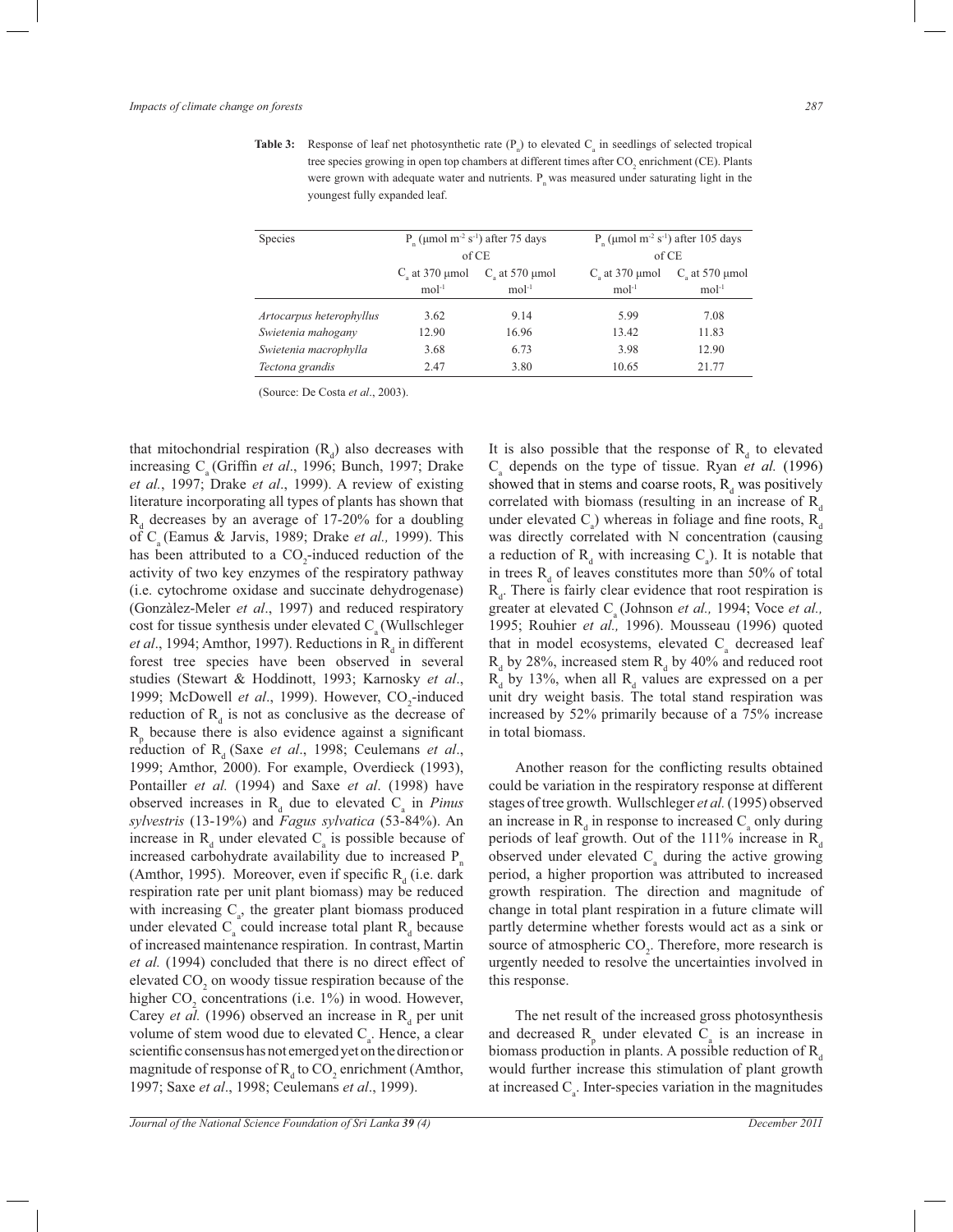of stimulation of  $P_n$  and reductions of  $R_p$  and  $R_d$  means that a considerable species-to-species variation could be expected in the stimulation of biomass production by elevated  $C_{\rm a}$ . When plants are growing with adequate water and nutrients, for  $C_3$  woody plants, the growth stimulation with a doubling of  $C_a$  has ranged from 0 to 260% with an average of 48% while for  $C_3$  herbs, it has ranged from 0 to 240% with an average of 45%. These values were obtained in a meta-analysis of experimental data for 160 woody plants and 144 herbs (Poorter & Navas, 2003). Curtis and Wang (1998) and Idso (1999) have reported biomass increases up to 30-50% with woody species subjected to long-term  $CO_2$  enrichment. Specifically, the inter-species variation in the growth stimulation due to increased  $C_{a}$  for seedlings of some tropical forest tree species is shown in Figure 3. Schlesinger and Lichter (2001) observed that carbon accumulation in the forest floor was also greater under elevated  $C_{\rm a}$  as compared to ambient. Moreover, Naumburg and Ellsworth (2000) showed that shaded leaves of saplings under elevated  $C_{\rm a}$  maintained greater rates of  $P_{\rm n}$  for longer periods than those of saplings under ambient  $C_{\alpha}$ , indicating that the contribution from the lower vegetation strata of a forest to carbon accumulation could increase in a future climate.

In an analysis of experimental data from different sources, Novak et al. (2004) concluded that the observed increases in tree biomass production in response to elevated  $C_a$ , which are largely based on observations on



**Figure 3:** Response of biomass production of seedlings of selected tropical forest tree species to elevated  $C_{\alpha}$  provided over a period of 105 days. Plants were grown in pots and kept within open top chambers. Ambient  $C_a$  - 370 µmol mol<sup>-1</sup>; Elevated  $C_a$  - 570 µmol mol<sup>-1</sup>. (Source: De Costa *et al*., 2003).

seedlings growing in open top chambers, are adequately supported by observations on mature trees growing under FACE. However, they emphasize that both species composition and resource availability play important roles in determining the magnitude of response. The  $CO<sub>2</sub>$ -induced growth stimulation of trees occurs because of both increased photosynthetic rate per unit leaf area and increased leaf area per plant (Norby *et al.,* 1992; Ceulemans *et al.,* 1995; Norby *et al.,* 1995).

# **Implications of the stimulation of biomass production under increased C<sup>a</sup>**

Comparison of the inter-species variation in growth stimulation due to increased  $C_a$  has shown that the stimulation is 30% greater for fast-growing plant species (i.e. mainly pioneers in the succession process) as compared to slow-growing species (i.e. mainly latesuccession species) (Poorter, 1993; Lovelock *et al.*, 1998; Atkin *et al.*, 1999; Winter & Lovelock, 1999; Poorter & Navas, 2003). This would have important implications for the species composition of forests in the humid tropics. Hence, a discernible shift in species composition in favour of fast-growing pioneers could be expected. As most of the alien invasive species are fast-growing, there could be a greater probability of invasive species degrading the humid tropical forests. This could also result in greater rates of extinction for threatened and endangered species. With the proportion of fast-growing species in the ecosystem increasing, the species turnover in the forest could be faster.

Review of species responses to elevated  $C_{a}$  has also shown that the photosynthetic and growth response is clearly greater for  $C_3$  plants than for  $C_4$  plants. In the meta-analysis of Poorter and Navas (2003), the estimated biomass increase in response to a doubling of  $C_{\rm a}$  was only 12% (an average from 40  $C_4$  species) in  $C_4$  plants as compared to 45% (an average from 160  $C_4$  species) in  $C_3$ plants. Therefore, over longer time scales, the proportion of C<sub>4</sub> species in a forest ecosystem could decrease along with an increase in the proportion of  $C_3$  species.

 A widely-observed response of plants growing under elevated  $C_{\rm a}$  is that a higher proportion of increased biomass is partitioned to roots (Rogers *et al.*, 1994), especially increasing the fine root biomass (Norby *et al.*, 2000; Pregitzer *et al.*, 2000). In addition, there is greater root branching in trees under elevated  $C_{\rm a}$  (Ceulemans *et al.*, 1999). These responses increase the capacity of the tree root systems to explore a greater volume of soil and absorb more soil resources such as nutrients and water. Although forests in the humid tropics do not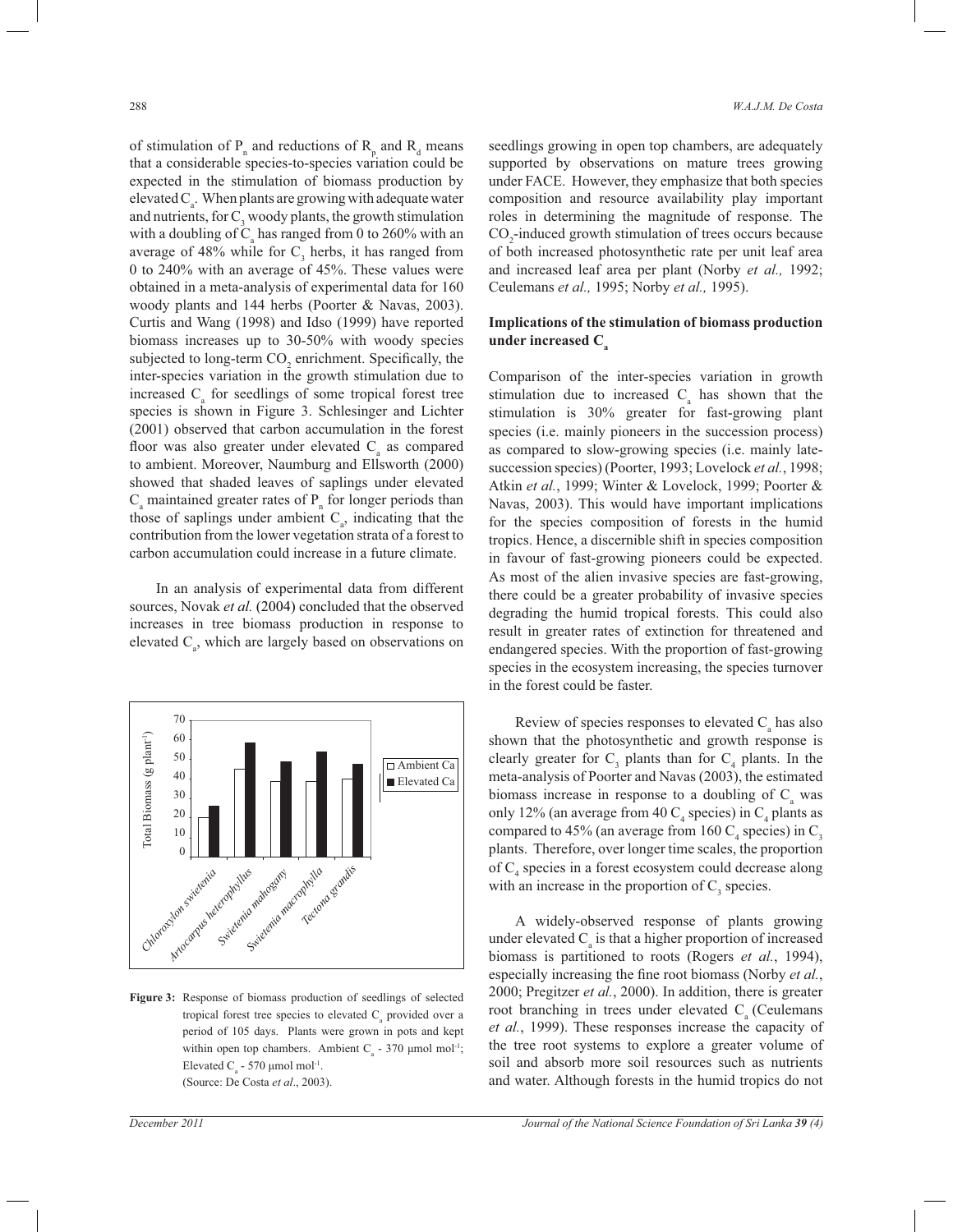experience substantial shortages of water or nutrients under the current climate,  $C_{a}$ -induced increases in root absorption capacity will enable them to better withstand any shortages of these soil-based resources (especially, the soil water) in a future climate.

# **Photosynthetic and growth response to elevated C<sup>a</sup> under non-optimum growing conditions**

The question of whether the above reported stimulation of  $P_n$  and biomass production by increased  $C_a$  under optimum conditions (i.e. when plants are grown with adequate water and nutrients under light and temperature regimes to which they are best-adapted), would occur to the same extent under non-optimum growing conditions have been investigated. A review of results by Poorter and Pérez-Soba (2001) shows that there is a reduction of the photosynthetic and growth stimulation under low nutrient availability and low temperatures. The average magnitude of reduction was 20-22% as compared to the growth stimulation under optimum conditions. Interestingly, Poorter and Navas (2003) show that under low nutrient availability, the greater CO<sub>2</sub>-induced growth stimulation of  $C_3$  plants as compared to  $C_4$  plants is nullified. The only exception here is the  $C_3$  legumes, which maintain an advantage over  $C_4$  species because of their N-fixing ability. In an analysis of data from a FACE experiment, with  $C_a$  elevated up to 550 µmol mol<sup>-1</sup>,  $CO_2$ induced stimulation of net primary productivity (NPP) of *Pinus taeda* were 27% and 19% under high and low N availability (Finzi *et al.*, 2002; Norby *et al.*, 2005). In contrast, growth stimulation due to increased  $C_{\text{a}}$  occurred to the same magnitude under conditions of lower water availability, shade and salinity. However, Oren *et al.*   $(2001)$  concluded that  $C_{\text{a}}$ -induced increases in NPP would be minimum or zero under prolonged water deficits on poor soils. Generally, forests in the humid tropics do not experience nutrient shortages because of their closed and efficient recycling of nutrients. Low temperatures would be experienced only in those forests in the humid tropics, which are located at higher elevations. Therefore, it is highly likely that humid tropical forests would show greater rates of biomass production and NPP in a future climate of increased  $C_a$  (Melillo *et al.*, 1993; Field *et al.*, 1998). This is also likely to increase their capacity for carbon sequestration.

# **Long-term acclimation of photosynthesis to elevated C<sup>a</sup>**

Analysis of the biochemical composition of plant tissue produced under elevated  $C_{\rm a}$  has shown a clear increase in the proportion of carbohydrates, and more importantly, a clear decrease in the concentration of nitrogen and hence

of proteins (Drake *et al.*, 1997; Cotrufo *et al.*, 1998). In leaves, a reduction in the protein content would mean a reduction of essential photosynthetic enzymes such as Rubisco (ribulose 1,6-bis phosphate caroboxylase oxygenase), thus down-regulating the photosynthetic capacity (Gunderson & Wullschleger, 1994; Curtis, 1996). Therefore, if  $P_n$  of plants grown under elevated  $C_{\rm a}$  throughout is measured at ambient  $C_{\rm a}$ , its  $P_{\rm n}$  would be lower than that of a plant grown at ambient  $C_a$ throughout. This is called *photosynthetic acclimation*. In addition to a reduction in the concentration of Rubisco, a reduction of its activity has also been observed under elevated C<sub>a</sub> (Tissue *et al.*, 1996). Photosynthetic acclimation is thought to occur because of the inability of a plant to utilize the extra carbohydrates produced by photosynthetic stimulation under elevated  $C_a$  (Long & Drake, 1992). As trees have a large capacity for storage of extra carbon in their woody tissue and a large number of growing points, which can act as sinks for additional photosynthates (Wullschleger *et al.*, 1997; Janssens *et al.*, 1999), it is argued that photosynthetic downregulation is rare in trees (Ceulemans *et al.*, 1999). This is supported by the findings of Idso *et al.* (1991) who did not observe any down-regulation in either  $P_n$  or growth in field-grown orange trees subjected to long-term  $CO<sub>2</sub>$ enrichment. The meta-analyses by Curtis (1996) and Curtis and Wang (1998), which involved a wide range of tree species, found only 10% down-regulation. In a review of 16 FACE studies involving different vegetation types, Novak *et al.* (2004) found that while elevated C<sub>a</sub> reduced leaf N in herbaceous species, there was little change in leaf N in most of the woody species.

 In spite of any down-regulation of photosynthetic capacity, the gross and net photosynthetic rates would still be increased under elevated  $C_{a}$ , as compared to ambient  $C_{a}$ , because of the greater magnitude of the  $CO_{2}$ fertilization effect and suppression of photorespiration. However, the altered biochemical composition of plant tissues produced under elevated  $C_{\text{a}}$  would definitely alter the rates of litter decomposition and nutrient release and thereby influence the nutrient recycling process (Swift *et al.*, 1979; Cotrufo *et al.*, 1994; Berntson & Bazzaz, 1996). Several studies have shown increased C/N (Köner, 2000) and lignin/N ratios in tissues grown under elevated  $C_{a}$  resulting in lower rates of litter decomposition (Coûteaux *et al.*, 1991; Cotrufo *et al.*, 1994; Boerner & Rebbeck, 1995; Scherzel *et al.*, 1998; De Angelis *et al.*, 2000). On the other hand, Hirschel *et al.* (1997) found that elevated  $C_a$  had no significant effect on litter decomposition rates of tropical rainforest species. Feeding behaviour and the population of leafeating insects could also be affected by the changed leaf biochemical composition (Lindroth *et al.*, 1993). Carbon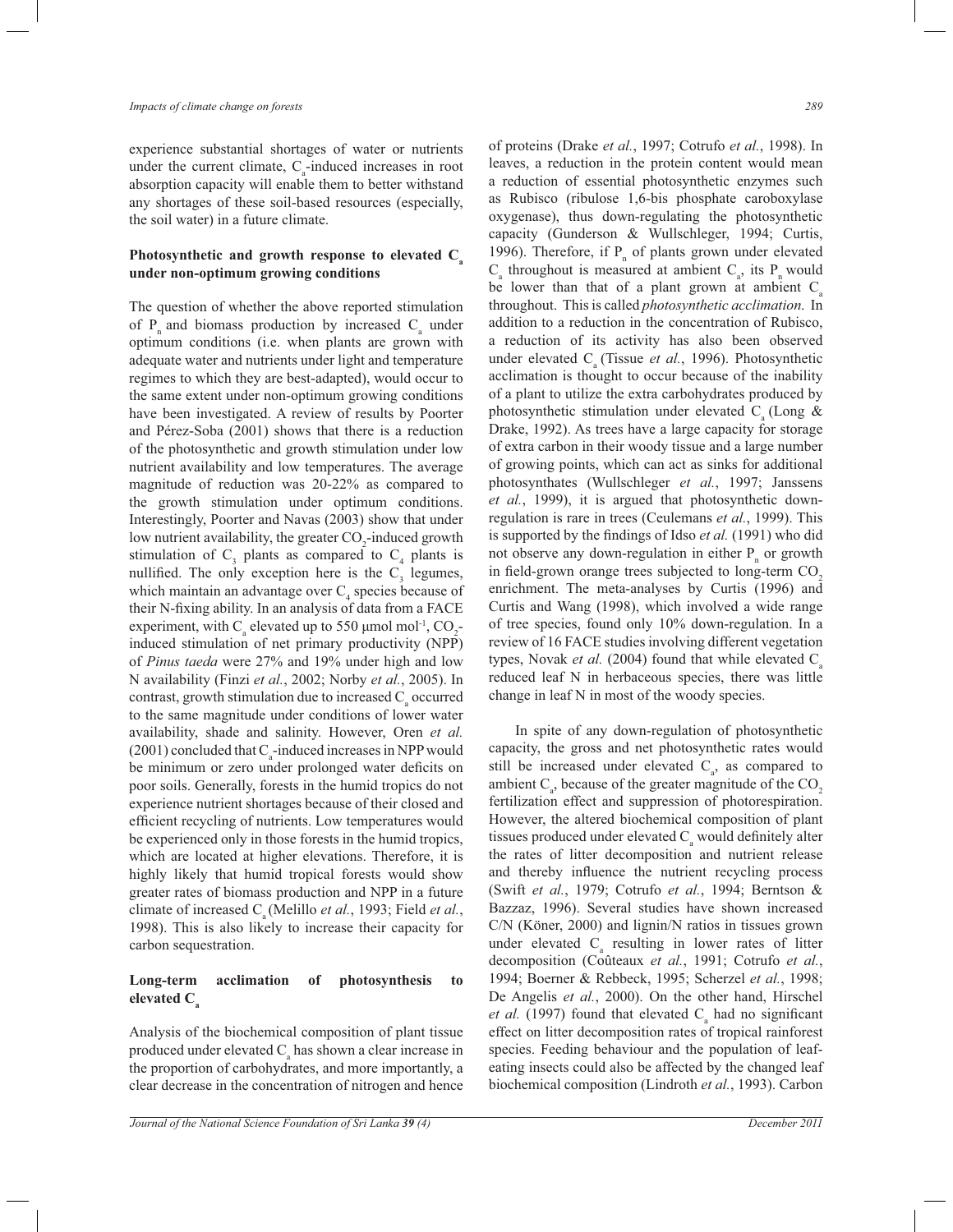inputs to the soil through litter fall and rhizodeposition will increase because of increased biomass production under elevated  $C_a$  (Ceulemans *et al.*, 1999).

### **Some pertinent questions on the predicted increase of forest growth under increased C<sup>a</sup>**

While predicting an increase of  $P_n$ , biomass production and NPP under elevated  $C_a$ , some pertinent questions need to be raised as these predictions are based largely on responses observed in seedlings growing in open top or closed chambers. Firstly, the down-regulation of photosynthetic capacity raises several questions of the sustainability of photosynthetic and growth stimulation of elevated  $C_{\rm a}$  in a perennial ecosystem such as a forest: (a) Will there be a point (i.e. a ceiling level of  $C_a$ ) in a future climate at which the photosynthetic stimulation due to increasing  $C_{a}$  would be limited by the amount of photosynthetic machinery available in leaves?, (b) As a consequence, will the growth stimulation level-off at a certain level of  $C_a$ ?, (c) As stimulation of growth has to be supported by increased capture of essential growth resources (i.e. light, water and nutrients), will resource capture be a limitation to further stimulation of growth at a certain point of  $C_a$  in the future?

 Answers to questions (a) and (b) have to be sought on the physiological basis of photosynthetic acclimation. As the internal  $CO<sub>2</sub>$  concentration at the site of photosynthesis (i.e. chloroplast),  $C_i$ , is sub-optimal in  $C_3$ plants (because of the relatively lower  $\mathrm{CO}_2$  concentration in the atmosphere and the absence of a  $\mathrm{CO}_2$  concentrating mechanism such as that found in  $C_4$  plants), a greater amount of photosynthetic enzymes (primarily Rubisco) has to be present in the chloroplast to achieve appreciable rates of photosynthesis (Drake *et al.*, 1997; Long *et al.*, 2004). With the elevated  $C_a$  increasing the air-leaf  $CO_2$ concentration gradient and thereby increasing  $C_i$ , the essential photosynthetic enzymes need not be present at higher concentrations to achieve higher rates of photosynthetic carboxylation. Biosynthesis of proteins require greater respiratory energy (and a greater amount of photosynthates for respiration) than biosynthesis of carbohydrates (Penning de Vries *et al.*, 1974). Hence, with the reduced requirement of photosynthetic enzymes (i.e. proteins) under elevated  $C_a$ , allocation of photosynthates in leaves shifts from proteins to carbohydrates, thus causing photosynthetic acclimation. This follows that if the essential photosynthetic enzymes become a limiting factor to achieve the required rates of photosynthesis to utilize the increased  $CO_2$  uptake at a future point, the plants should be able to re-adjust and allocate more photosynthates again to protein synthesis. Hence, it is likely that photosynthetic acclimation may not impose

a ceiling on growth stimulation in response to increasing  $C_{\rm a}$ . However, as stated earlier, it is possible that resource limitation [question (c)], especially nutrients, could curtail  $CO_2$ -induced growth stimulation, especially in non-leguminous species.

 A second pertinent question is whether the growth stimulation observed in the seedlings, which are at the juvenile stage, would be reproduced in fully-grown trees that have come to the reproductive stage. The few FACE studies have shown that the growth stimulation due to increased  $C_a$  does occur in fully-grown trees as well. On the other hand, fully-grown trees have a much greater respiration cost (especially maintenance respiration) in order to maintain their large biomass. Therefore, whether mitochondrial respiration is reduced or not by elevated  $C_a$ would be a critical factor in determining the magnitude of growth stimulation in fully-grown trees.

# **RESPONSE OF PHOTOSYNTHESIS, RESPIRATION AND BIOMASS PRODUCTION TO INCREASED AIR TEMPERATURES (T<sup>a</sup> )**

Long-term, gradual increase of  $C<sub>a</sub>$  is accompanied by an increase of  $T_a$  because of the enhanced greenhouse effect. Hence, plants and their internal processes respond simultaneously to increases of both  $C_a$  and  $T_a$ . Generally, all plant physiological and metabolic processes respond in a similar manner to increasing  $T_a$  (Figure 4) (Johnson & Thornley, 1985). When the tissue temperatures (which are closely correlated with  $T_a$ ) increase from low levels, rates of processes increase (often linearly) until an optimum temperature  $(T_0)$  is reached. This is because the reaction molecules would have a greater kinetic energy at higher temperatures. When  $T_a$  increases beyond  $T_o$ , process rates decrease primarily because of the gradual denaturation of enzymes (Berry & Björkman, 1980) and other effects of heat stress such as damage to thylakoid membranes (Méthy *et al.*, 1997).

 Therefore, the direction and magnitude of photosynthetic and growth response to a simultaneous increase of  $T_a$  and  $C_a$  would be determined by the respective  $T_{\text{o}}$  and the magnitude of increase of  $T_{\text{a}}$  in relation to  $T_{o}$ . If the increase of  $T_{a}$  occurs within the sub-optimal range of temperatures for photosynthesis and biomass production, the rates of these processes would be further stimulated by increased  $T_a$ . This is most likely to occur in the forests of the humid tropics, which are located at higher altitudes (situation *a* in Figure 4). In a review of 27 studies of temperature effects on net photosynthesis of different tree species, Saxe *et al.* (2001) concluded that the temperature increases that are expected to occur during this century would increase the net photosynthesis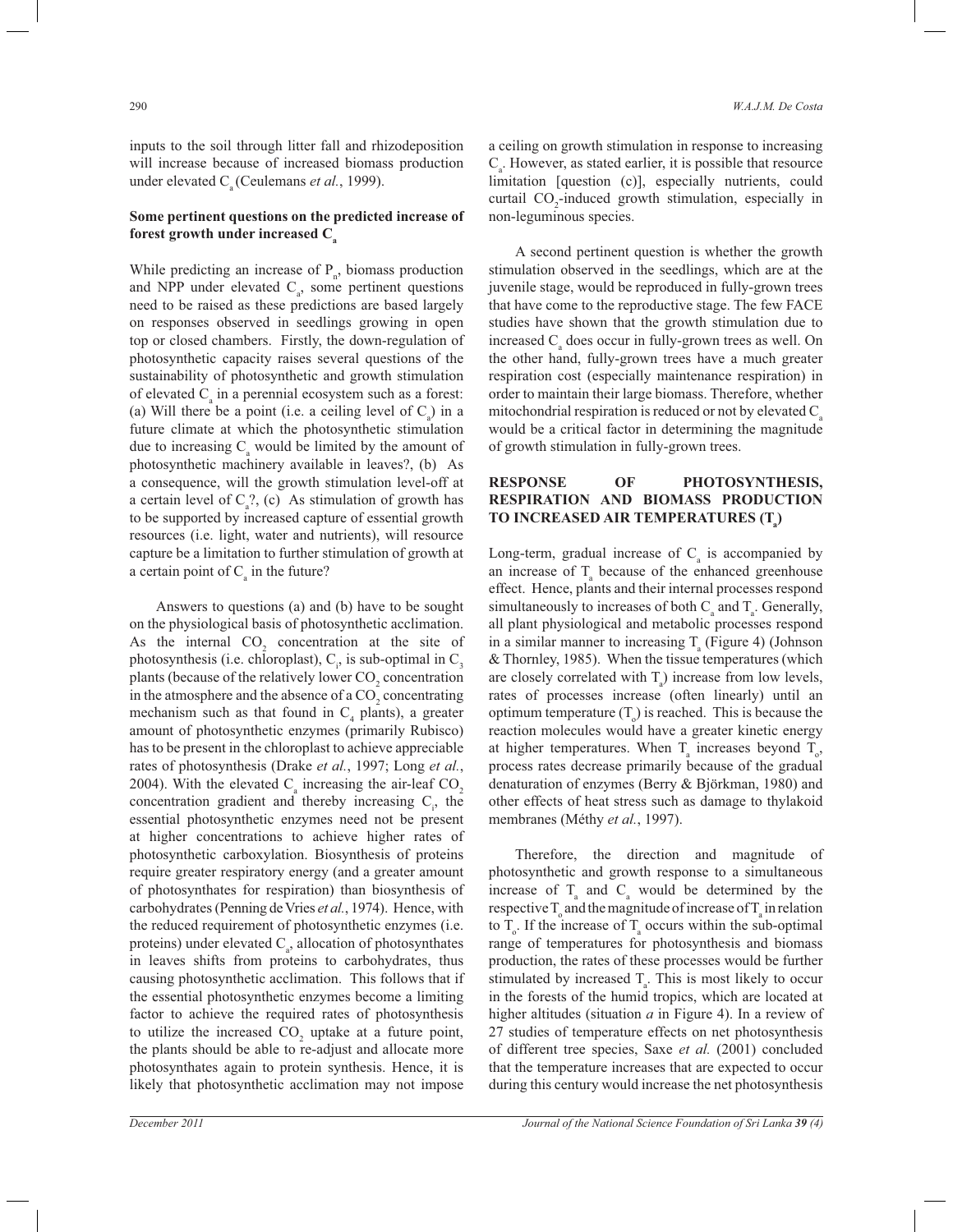

**Figure 4:** Generalized response pattern of plant physiological and metabolic processes to temperature. Refer to the text for further explanations

of 66% of the 27 studies reviewed. This review largely focused on species growing in temperate environments, which are equivalent to high altitudes of humid tropics, at least in terms of the temperature regime.

On the other hand, if the future increases of  $T_{\text{a}}$  occur around  $T_{\circ}$ , increased  $T_{\circ}$  would not cause a significant change in process rates with only the growth stimulation due to  $C_{\text{a}}$  occurring (situation *b* in Figure 4). However, if the  $T_a$  is pushed beyond  $T_o$  during future warming of the atmosphere, increased  $T_a$  would have a negative effect on the rates of photosynthesis and biomass production. Therefore, in a future climate where  $C_{a}$  is increased along with an increase of  $T_a$  above  $T_o$ , the direction and magnitude of change in the rates of photosynthesis and biomass production would be determined by the relative magnitudes of the positive effect of increasing  $C_{\rm a}$  and the negative effect of increasing  $T_{\rm a}$  (situation *c* in Figure 4). For most processes of tropical plant species,  $T<sub>o</sub>$  is within the range of 25 – 32 °C (Squire, 1990). At present, most lowland forests within the humid, tropical zone experience an average air temperature of about  $26 - 28$  °C throughout the year. This is just below or near the  $T_{o}$  for most physiological processes responsible for plant growth. Therefore, it is likely that increases in  $T_a$  in the near future (i.e. the next 10–20 years) may not cause significant changes in the biomass production rates of forests located at lowlands in the humid tropics. During the same period increasing  $C_a$  is likely to cause an increase in growth rates (situation *b* in Figure 4). However, it is also highly probable that at some point of time in the future (i.e. probably in the next 50–60

years), the  $T_a$  would be pushed significantly beyond  $T_o$ , bringing the lowland humid tropical forests into situation *c* in Figure 4. Several global ecosystem process models (White *et al.*, 2000; Cramer *et al.*, 2001; Fung *et al.*, 2005) have predicted that the productivity of tropical forests would decrease with increasing  $T_a$ . There are also predictions of substantial die-off of tropical forests from mid-century onwards (Jones *et al.*, 2003; Cowling *et al.*, 2004). Leverenz *et al.* (1999) have shown that even in temperate tree species, photosynthesis could be decreased when the increase in  $T_a$  is greater than 2-3 °C above the summer ambient.

On the other hand, because the increase in  $T_a$  is gradual, plant processes and ecosystems can adapt to increasing  $T_a$  to a certain extent. For example, Battaglia *et al.* (1996) showed that  $T_0$  for maximum light-saturated photosynthesis (P<sub>max</sub>) of *Eucalyptus* can be increased by up to  $10^{\circ}$ C due to acclimation to high temperatures. If this happens the majority of plant species in forests of the humid tropics could remain in situations *a* or *b* for a longer period. Increasing  $T_a$  in the range between  $20^\circ$ and 30  $\degree$ C has been reported to have positive impacts on tree photosynthesis by increasing the contents of photosynthetic pigments (Ormrod, 1999) and increasing the apparent quantum yield of photosynthesis (i.e. net photosynthetic rate per unit of radiation absorbed) (Wang *et al.*, 1996; Lewis *et al.*, 1999; Saxe *et al.*, 2001).

 It is also important to note that the response of photosynthesis to temperature involves interactions with other environmental factors such as vapour pressure deficit and irradiance and plant factors such as leaf temperature and stomatal conductance. For example, Bassow and Bazzaz (1998) showed that variation of photosynthesis in four temperate deciduous tree species was only weakly correlated with variation in leaf temperature and that when averaged over a season, temperature variations explained only a small percentage of the variation in photosynthesis. Beyond certain thresholds, both higher and lower temperatures could lead to partial stomatal closure (Jarvis, 1976). When combined with high irradiance, lower stomatal conductance could lead to formation of reactive oxygen species and phototoxic damage to the photosynthetic tissue (i.e. photoinhibition) (DeLucia *et al.*, 1991; Saxe *et al.*, 2001). Increases in  $T_a$  could also cause stomatal closure due to increased water deficits in leaves (Jarvis, 1976) and thereby reduce photosynthesis and accelerate photoinhibition. However, some tree species already have the capability of evolving photo-protection mechanisms to avoid photoinhibition (Faria *et al.*, 1998) and avoid potential adverse effects of higher  $T_{a}$ .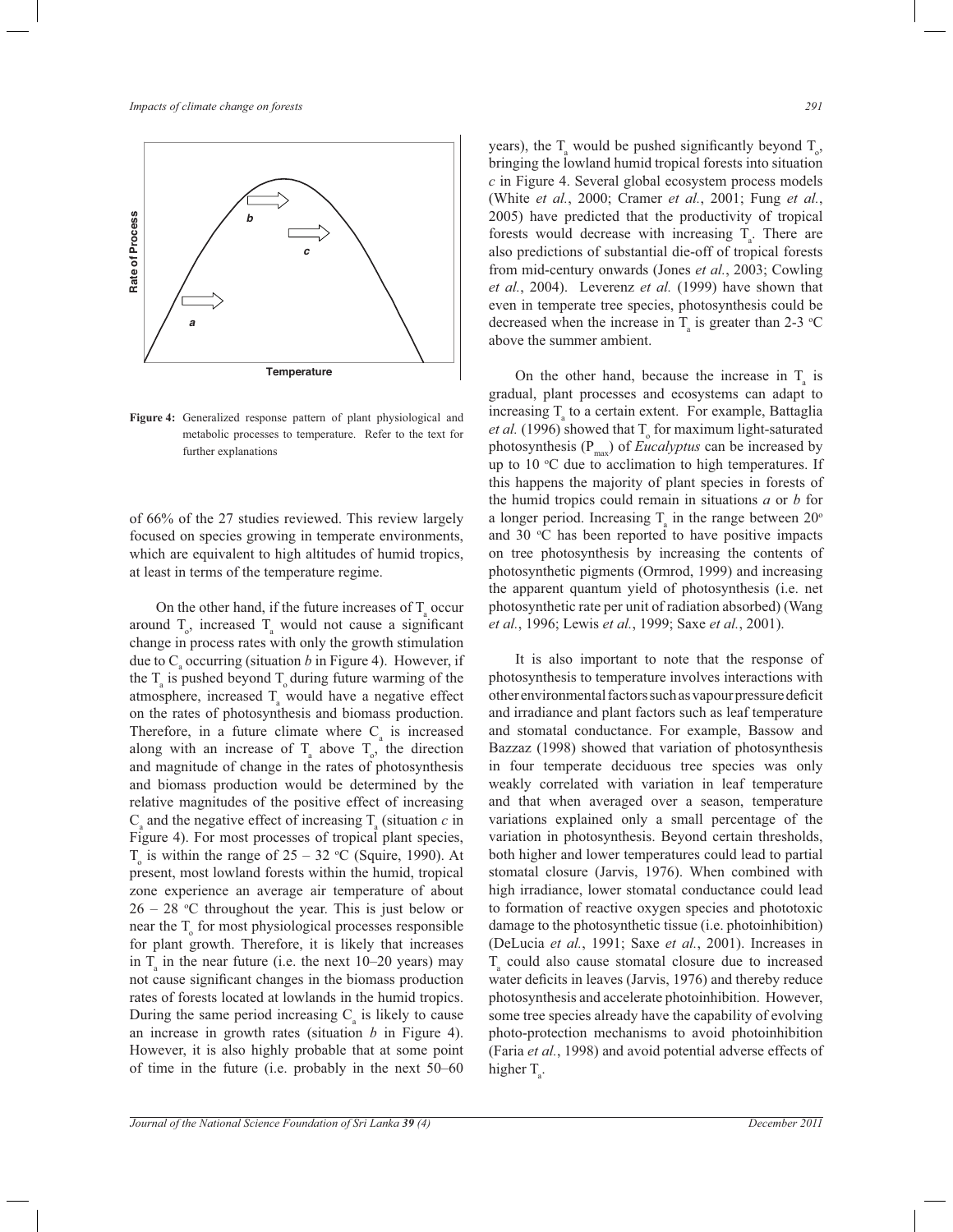# **Inter-species variation in T<sup>o</sup> and the magnitude of response to increasing T<sup>a</sup> and its implications**

Experimental work has shown considerable speciesto-species variation in  $T_0$  and temperature-sensitivity (Table 4) (Saxe *et al.*, 2001; Battaglia *et al.*, 1996; Mebrahtu *et al.*, 1991; Sun & Sweet, 1996; Arulmageswaran *et al.*, 2003). Very often, plant species that are adapted to grow at higher temperatures (i.e. low altitudes in the tropics) have higher  $T_0$  values than those that are adapted to grow under cooler temperatures (i.e. higher altitudes in the tropics). This inter-species variation in  $T_{o}$  could modify or shift the responses shown in Table 4. A higher  $T_{o}$  for species growing in a lowland forest would make them less vulnerable to future increases in  $T_{\rm a}$  as it would take a longer duration for  $T_{\rm a}$  to be pushed significantly above  $T_o$ . On the other hand, a lower  $T_o$  for species growing in high altitude forests would make them more vulnerable to future increases of  $T_a$  as  $T_a$  could be increased above  $T_0$  within a shorter period.

Inter-species variation in  $T_{o}$  within a given forest ecosystem would mean that with time, the ecosystem composition would shift in a such way that the proportion of species adapted to warmer temperatures (i.e. having higher  $T<sub>o</sub>$ ) would increase at the expense of those adapted to relatively cooler temperatures (i.e. having lower T<sub>o</sub>), which may become threatened and endangered. Accordingly, the ecosystem boundaries could also shift, with especially the high altitude forests shrinking in area.

 However, the capacity of an individual species or a whole ecosystem to adapt to environmental change should

not be discounted. As the increase of  $T_{\text{a}}$  due to enhanced greenhouse effect occurs at a very gradual rate, at least some individual species and ecosystems may have the capacity to adapt to the gradually-increasing temperatures. However, in this regard, it has been shown that tropical forest species have a lower capacity for adaptation to higher temperatures than temperate forest species (Cunningham & Read, 2003). This is not surprising as temperate species experience a much greater fluctuation in temperature, both within a 24-hour day and during a year, even at present. Therefore, temperate species have developed internal mechanisms and adaptations to withstand these temperature fluctuations. In contrast, such mechanisms and adaptations are largely absent in tropical species, which experience only a narrow range of temperatures both diurnally and annually.

### **INFLUENCE OF INCREASING C<sub>a</sub> AND T<sub>a</sub> ON PLANT WATER RELATIONS**

Both increasing  $C_a$  and  $T_a$  have important influences on water relations of forests in the humid tropics. However, it should be noted that under the current climatic conditions water is not a serious limiting factor for forest growth, reproduction and ecosystem function in humid tropics where rainfall exceeds evapotranspiration almost throughout the year. However, with the predicated increase in the frequency of high rainfall episodes and the associated probability of longer rainless periods in a future climate, forests in the humid tropics could also experience water deficits for at least short periods of the year. Hence, the effects of  $C_a$  and  $T_a$  on processes determining the water balance of forest plants could increase in importance in a future climate.

Table 4: Response of absolute and relative growth rates to a 4 °C increase in air temperature in seedlings of selected tropical tree species growing in controlled environmental growth chambers. Plants were grown with adequate water and nutrients. Growth rates were computed for a 100 - day (=100 day period)period from the time of imposing temperature treatments.

|                          | Absolute growth rate $(g d^{-1})$ |        | Relative growth rate (g $g^{-1}$ d <sup>-1</sup> ) |         |
|--------------------------|-----------------------------------|--------|----------------------------------------------------|---------|
| Species                  | 28 °C                             | 32 °C  | 28 °C                                              | 32 °C   |
| Chloroxylon swietenia    | 8.71                              | 31.5   | 5.45                                               | 11.99   |
| Artocarpus heterophyllus | 30.59                             | 1.02   | 4.19                                               | $-0.16$ |
| Swietenia mahogany       | 186.04                            | 173.30 | 15.41                                              | 15.16   |
| Swietenia macrophylla    | 48.71                             | 107.80 | 4.77                                               | 8.46    |
| Tectona grandis          | 99.10                             | 86.33  | 8.85                                               | 8.01    |

(Source: Arulmageswaran *et al*., 2003).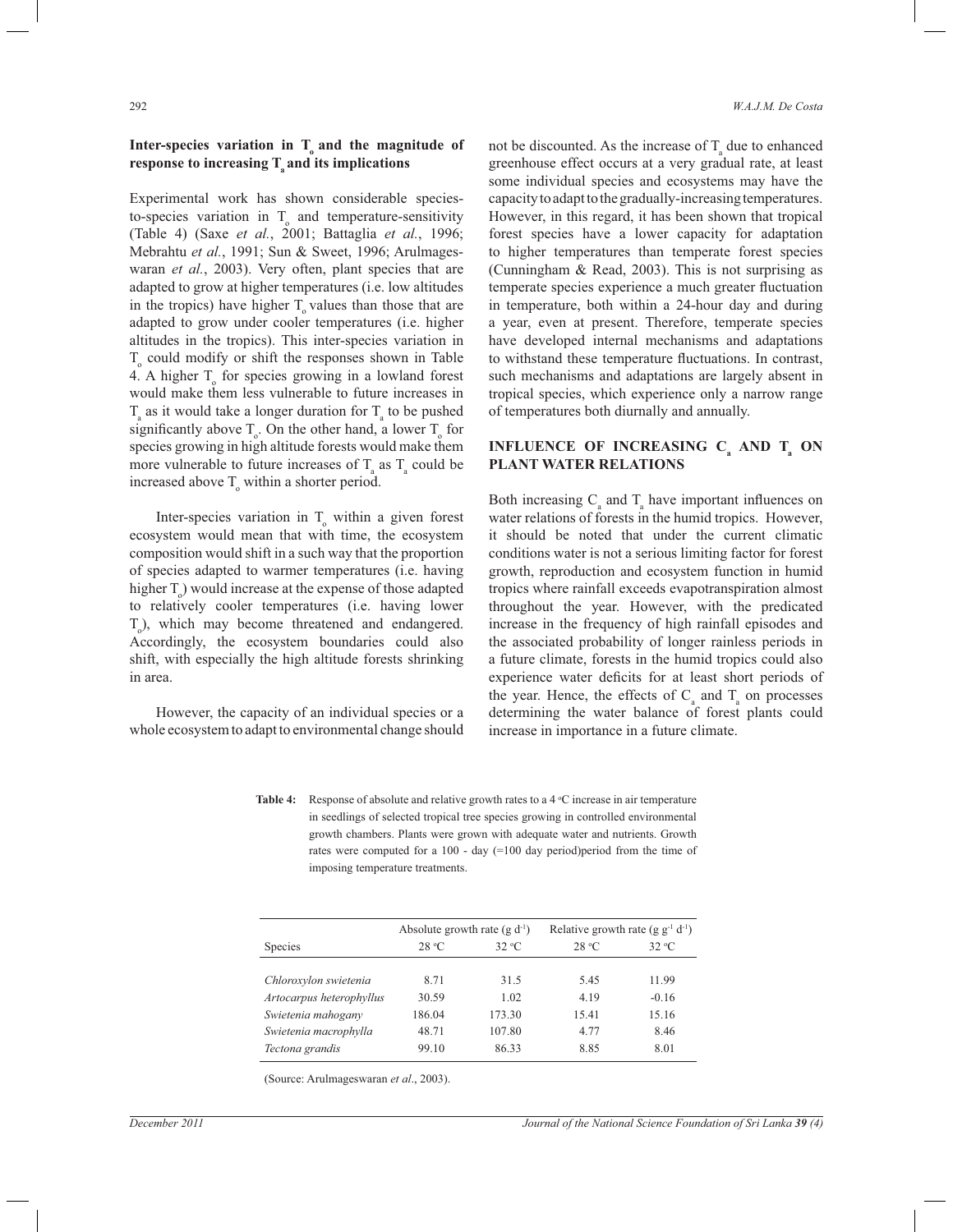Both  $C_a$  and  $T_a$  primarily influence plant water relations by influencing the rate of transpiration. As transpiration occurs through the stomata, stomatal conductance (i.e. a measurement of how easily water is able to move through the stomata in the vapour phase) has a direct relationship with transpiration rate. Stomatal conductance  $(g_s)$  is determined by the stomatal density (i.e. the number of stomata per unit leaf area) and the degree of stomatal opening. Increasing  $C_a$  has been shown to decrease  $g_s$ in a range of tree species (Mousseau & Saugier, 1992; Berryman *et al.*, 1994; Field *et al.*, 1995). However, the magnitude of reduction of  $g_s$  has been found to be lower in trees (i.e. around 20%, Field *et al.*, 1995) as compared to herbaceous plants in which the reduction is around 40% (Morison, 1987). Moreover, the magnitude of  $CO_2$ induced change in  $g_s$  has shown considerable variation between species (Field *et al.*, 1995; De Costa *et al.*, 2003; Norby & Luo, 2004) with the  $g_s$  of some species showing no response (Curtis, 1996; Eamus, 1996) or even an increase (Barton *et al.*, 1993; Heath & Kerstiens, 1997). A significant contribution to the above decreases of  $g_s$  has been the reduction of stomatal densities with increasing  $C_a$ . Analysis of fossilized plant samples that grew several hundred to thousand years ago at a lower  $C_{a}$  has shown higher stomatal densities as compared to those grown in recent times at higher C<sub>a</sub> (Woodward, 1987; Van de Water *et al.*, 1994; Beerling, 1996; Heatherington & Woodward, 2003). However, further studies have shown that stomatal densities are much less sensitive to increases of  $C_{\rm a}$  from the current ambient levels upwards than they have been to historical increases in  $C_a$  (Woodward & Bazzaz, 1988). However,  $g_s$  could still decrease with future increases of C<sub>a</sub> through reduced stomatal apertures as a direct response of guard cells to increased intercellular CO<sub>2</sub> concentration (Morison, 1987; Mansfield *et al.*, 1990; Mott, 1990). Interestingly, different ecotypes of a given species or genus growing across an altitude gradient have shown a gradient in stomatal density and  $g_s$  with both showing an increasing trend with increasing altitude (Woodward *et al.*, 2002). This has been shown to be a response to the natural decrease of  $C_{\rm a}$  with increasing altitude.

Actual measurements have shown that reduced  $g_s$  at increased  $C_a$  results in a parallel decrease in transpiration rate per unit leaf area (E<sub>1</sub>) (De Costa *et al.*, 2003). However, a reduction in  $E_1$  may not necessarily decrease total transpiration, either on per tree or per unit land area basis, because of the associated increase of leaf area per tree under elevated C<sub>a</sub> (Ellsworth *et al.*, 1995; Lindroth, 1996; Ceulemans *et al.*, 1999). In situations where the proportional reduction in  $g_s$  is lower than the proportional increase of leaf area, total transpiration could even increase under elevated  $C_{a}$ .

As elevated  $C_a$  causes a simultaneous increase of the net photosynthetic rate per unit leaf area  $(P_n)$ , transpiration efficiency, i.e. the ratio between  $P_n$  and  $E_1$  and sometimes called water use efficiency, is increased with increasing  $C_{a}$ (Morison, 1993; Drake *et al.*, 1997). Significant increases in water use efficiency with increasing  $C<sub>a</sub>$  have been shown for forest trees growing under natural conditions (Fernandez *et al.*, 1998; Feng, 1999). This means that at elevated  $C_{a}$ , plants are able to produce more biomass per unit of water used as transpiration, thus increasing their ability to tolerate water-limited periods.

While increasing  $C_a$  reduces transpiration rates, simultaneous increases of  $T_a$  tend to increase  $E_1$ . This is primarily because of the increased leaf-to-air vapour pressure gradient at increased  $T_a$ . As increases of  $T_a$ beyond  $T_0$  could also decrease  $P_n$ , the predicted increases of transpiration efficiency with increasing  $C_{\text{a}}$  would be dampened down by the simultaneous increase of  $T_a$ . Here again, this dampening down of transpiration efficiency is most likely to be felt by the forests in the lowlands of humid tropics, which already experience  $T_a$  levels that are closer to  $T_o$ . Because of the inherent ability of  $C_4$  plant species to function at higher temperatures,  $CO_2$ -induced increases of transpiration efficiency of  $C_4$  plants (which is higher than that of  $C_3$  plants at the current levels of  $C_a$ and  $T_a$ ) are less likely to be reduced by increasing  $T_a$ .

### **INFLUENCE OF INCREASING C<sub>a</sub> AND T<sub>a</sub> ON REPRODUCTIVE BIOLOGY**

Effects of climate change on reproductive biology of plant species in a forest will have important implications for possible long-term shifts in the species composition of the ecosystem. A meta-analysis by Jablonski *et al.*  (2002) using the wide range of plant species has shown that increasing  $C_a$  within the range of 500 – 800  $\mu$ l l<sup>-1</sup> (ppm by volume) has increased flowering by an average of 19%, fruiting by 18% and seed production by 16%. The individual seed weight also has shown an average increase of 4%. Although these increases in the reproductive effort were proportionately lower than the 31% increase observed for the total biomass of the same set of species used in the meta-analysis, long-term increases in  $C_a$  are likely to have a positive influence on the reproductive biology of plants, irrespective of the species. Notably, with the exception of leguminous species, the seed nitrogen concentration decreased with increasing  $C_a$ , by an average of 14%.

While the influence of increasing  $C_a$  on reproductive biology appears to be positive, increasing  $T_a$  could have both positive and negative effects. All plants have to complete a specific, genetically-determined thermal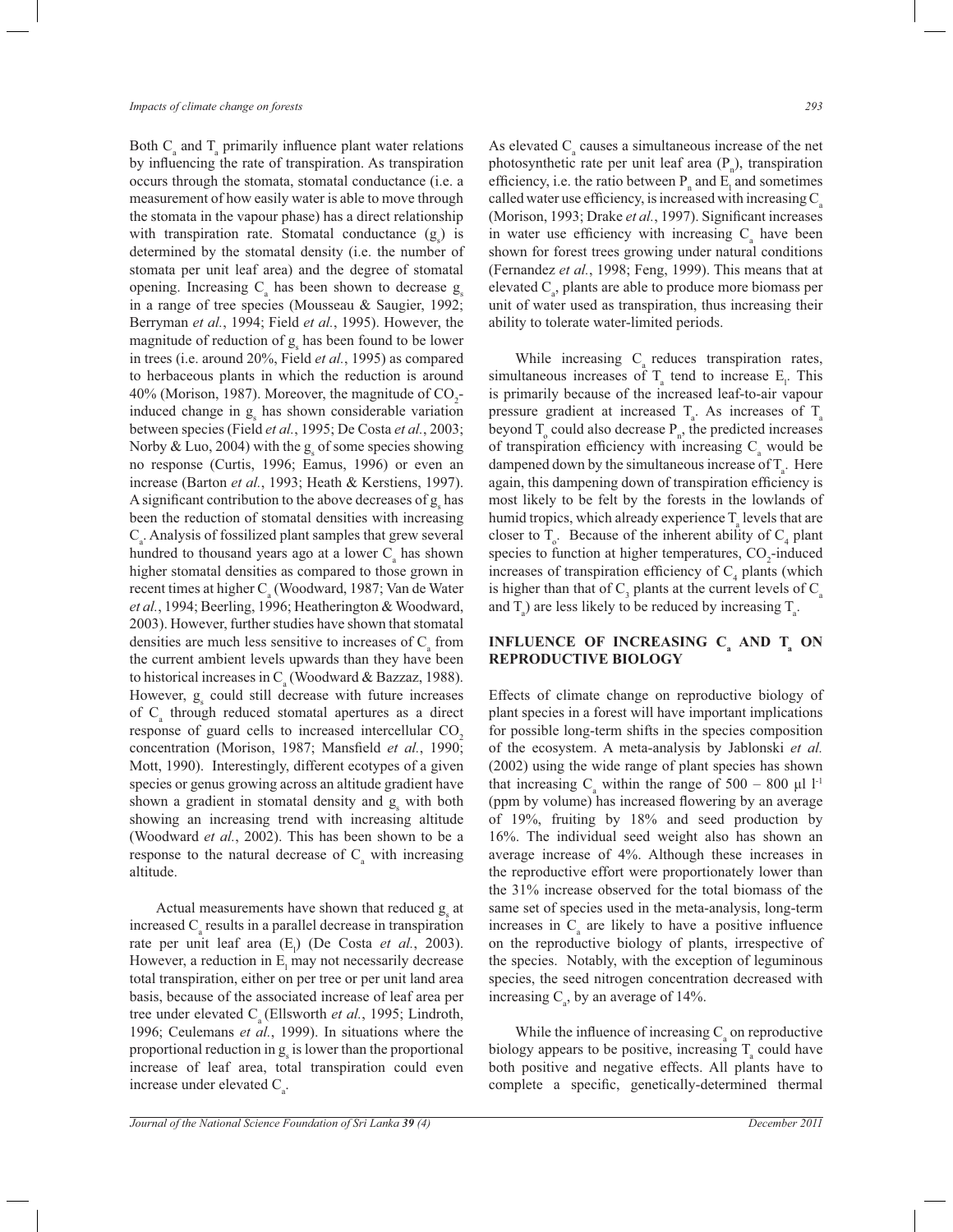duration before flowers or other forms of reproductive structures are initiated (Roberts *et al.*, 1997; Saxe *et al.*, 2001). With increasing  $T_a$ , this specific thermal duration requirement would be fulfilled within a shorter period of time. In plant species, which flower seasonally, this could prompt earlier flowering than at present. Hence, flowering and fruiting periods for different species within a humid tropical forest ecosystem could undergo temporal shifts in a future, warmer environment. This could set off a chain of events by influencing the behavioural patterns of the fauna, which depend on the fruits of different plant species within the ecosystem.

 In addition to its influence on the thermal duration requirement, increasing  $T_{a}$  could influence the processes of flower development, pollination and seed/fruit formation. Generally, these stages are highly sensitive to supraoptimal temperatures. Therefore, increasing  $T_a$  beyond a genetically-determined optimum could adversely affect the development of reproductive structures. However, there can be substantial variation in the degree of heat tolerance between different species. Accordingly, species with a relatively greater heat tolerance, especially at the reproductive phase, could increase proportionately and change the composition of future forest ecosystems in the humid tropics.

# **INFLUENCE OF INCREASING C<sub>a</sub> AND T<sub>a</sub> ON SOIL PROCESSES**

Soil is the major source of nutrients to plants in a forest ecosystem and nutrient recycling plays a major role in supporting the rich diversity of flora and fauna in forests of the humid tropics. Several processes related to nutrient recycling are affected by increasing  $C_{a}$  and  $T_{\rm a}$ . The increased biomass production under elevated  $C_{\rm a}$ will increase the addition of organic material to the soil through litter fall (Ceulemans *et al.*, 1999). Proportionately greater stimulation of root biomass by elevated  $C_{a}$  would increase the organic matter inputs to the soil through root exudates and through root decomposition and turnover (Norby, 1994). However, decomposition rates of litter produced under higher  $C_{\rm a}$  would be slower because of its greater carbon and lower nitrogen concentrations (i.e. higher C:N ratio) (O'Neill & Norby, 1996). In lowland forests of the humid tropics, where the temperatures are higher, slowing down of the litter decomposition may be an advantage because it would lead to slower release of nutrients and lower leaching losses caused by higher rainfall. However, the increase of  $T_{\text{a}}$  that accompanies the increase of  $C_{\text{a}}$  would ultimately result in soil temperatures  $(T<sub>s</sub>)$  also increasing. This, in turn, will increase the rates of litter decomposition in forests of the humid tropics located at all altitudes. Increased  $T_s$  would also result in greater mineralization rates for nutrients (i.e. N and P) that are fixed in soil minerals. The resulting increase in nutrient availability in the soil could support the increased nutrient demand required for  $CO_2$ -induced stimulation of photosynthesis and biomass production. These changes in the soil environment could also modify its microbial population and their activity (O'Neill, 1994; Sadowsky & Schortemeyer, 1997). Because of the longer time scales involved, there could be many positive and negative feedbacks between these interacting processes.

# **POTENTIAL FOR CARBON SEQUESTRATION BY FORESTS IN THE HUMID TROPICS**

The longevity and favourable conditions for plant growth of forests in the humid tropics allows significant potential for carbon sequestration in their biomass and soil in a future high  $C_a$  environment (Dixon *et al.*, 1994; Grace *et al.*, 1995; Naburrs & Mohren, 1995; Lloyd & Farquhar, 1996; Chambers *et al.*, 1998; Phillips *et al.*, 1998; Prentice *et al.*, 2001; Schimel *et al.*, 2001) and slow down the pace of climate change (Cramer *et al.*, 2001; Clark, 2004a; Thompson *et al.*, 2004). In fact, Phillips *et al.* (1998) showed that increased biomass in tropical forests during the last 40 years accounted for 40% of the missing carbon in the carbon balance of the entire world. Therefore, afforestation and prevention of deforestation have been identified as measures for mitigation of climate change (IPCC, 2007). However, there have been uncertainties on the capacity of tropical forests as carbon sinks (Pearce, 1999; Clark, 2002, 2004b; Houghton, 2003, 2005). Firstly, carbon sequestration capacity may be reduced when forest ecosystems approach the mature, climax stage (Pregitzer & Euskirchen, 2004) and when the ontogenetic development is accelerated by elevated C<sub>a</sub> (Hättenschwiler *et al.*, 1997). Some experiments have shown that the  $CO_2$ -induced growth stimulation of forests is transient and diminishes when trees transfer from juvenile to mature stage (McConnaughay *et al.*, 1996; Tissue *et al.*, 1997). Secondly, increasing deforestation and burning of biomass in the tropics could add significant amounts of  $CO<sub>2</sub>$  to the atmosphere. Moreover, on re-analyzing Phillips *et al.* (1998)'s data, Clark (2002) contends that the data do not indicate a significant biomass carbon sink in old-growth forests of the humid Neotropics.

 Analyzing the results of four FACE experiments on temperate forest stands, Norby *et al.* (2005) showed a  $23 \pm 2\%$  median increase in NPP in response to elevated  $C<sub>a</sub>$  up to 550 μmol mol<sup>-1</sup> and concluded that this response is highly conserved across a broad range of productivity. Norby *et al.* (2005) further showed that at low canopy leaf area index (LAI) values (i.e. juvenile forests), elevated  $C_a$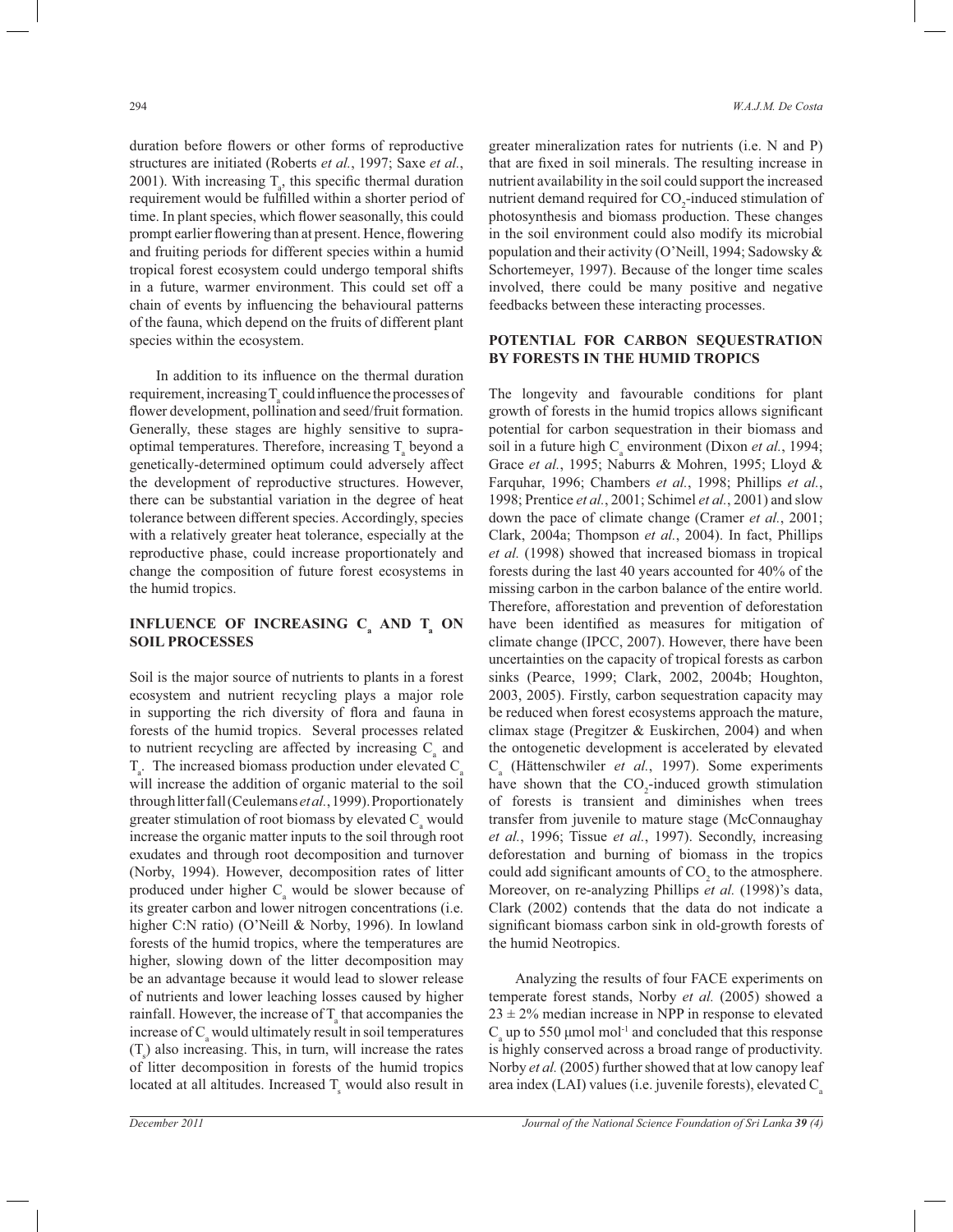increases NPP by increasing LAI and thereby increasing the amount of photosynthetically-active radiation (PAR) captured. On the other hand, after the LAI reaches a maximum (i.e. mature forests), elevated  $C_{\text{a}}$  increases NPP by increasing the efficiency at which absorbed PAR is converted to biomass (i.e. Radiation or Light Use Efficiency). The measured NPP increase of Norby *et al.* agreed closely with the predicted average increase of 22% for six dynamic global vegetation systems in response to an increase of  $C_{\rm a}$  up to 550 µmol mol<sup>-1</sup> expected to occur by 2049 (Houghton *et al.*, 2001). The observation by Körner *et al.* (2005) that physiological responses (i.e. photosynthesis, leaf N and non-structural carbohydrate concentrations) to  $CO<sub>2</sub>$  enrichment of older and larger trees were similar to younger trees adds support to the view that carbon sequestration capacity is maintained in mature forests as well. In a review involving results from 49 studies on the impacts of climate change (i.e. increased  $C_a$  and  $T_a$  and changes in precipitation, incident solar radiation and various other atmospheric and soil factors) during the last 55 years on forest productivity, Boisvenue and Running (2006) showed an increasing trend in NPP in 37 of the studies. They further showed that the combination of changes in various climatic factors since the middle of the  $20<sup>th</sup>$  century has had a positive impact on forest productivity when water is not limiting. As water is rarely a limiting factor in forests of the humid tropics, this analysis confirms the predictions based on fundamental physiological processes. Four (Phillips *et al.*, 1998; Malhi & Grace 2000; Baker *et al.*, 2004; Lewis *et al.,* 2004) out of the five tropical forest ecosystems considered in the study of Boisvenue and Running (2006) had shown increases in NPP or net biome production (NBP) in response to climate change that had occurred during the latter half of the 20th century. In fact, Nemani *et al.* (2003) estimated that tropical ecosystems accounted for a major portion of the 6% increase in global NPP that occurred during the period from 1982-1999, with the Amazon accounting for 42%. This increased NPP in tropical forest ecosystems is attributed to increased  $C_a$  and  $T_a$  (Lewis *et al.,* 2004) and decreased cloud cover (Wielicki *et al.*, 2002; Wild *et al.*, 2005) in these radiation-limited forest ecosystems (Graham *et al.*, 2003).

 However, despite the overall increasing trend in NPP in tropical forests during the last 50 years, lower tree growth rates have been recorded in years with higher temperatures (Clark & Clark, 1994; Clark *et al.*, 2003; Clark, 2004b). These warmer years have coincided with the *El Niño* Southern Oscillation (ENSO), which is a major determinant of temperature and precipitation variation in the tropics (Nemani *et al.*, 2003). Episodes of ENSO have also caused substantial tree mortality,

especially larger trees, which store a greater proportion of carbon, due to drought and forest fires (Williamson *et al.*, 2000; Clark, 2004b).

In addition to the NPP, the partitioning of  $CO_2$ induced increases of biomass also determines the capacity of a forest ecosystem for carbon sequestration and mitigation of climate change (Dufresne *et al.*, 2002; Luo *et al.*, 2003). Biomass partitioned to above-ground vegetation can be sequestered in stem wood while that partitioned to roots can ultimately be stored as soil C. Chambers *et al*. (1998) have shown that some of the trees in the Amazon that have lived well over a millennium have been capable of growth and carbon sequestration for over 1,400 years. Idso (1999) has cited data that suggest that even after 100 years of exposure to elevated  $C_{\rm a}$ , trees will still be removing more carbon from the air than they would be able to do if atmospheric  $C_{a}$  remained at the current level. Similarly, the soil C that gets sequestered in the recalcitrant soil C pool has residence times of the same scale as that of wood C (Leavitt *et al.*, 1994; Parton *et al.*, 1994). Studies at the single species level show a clear preference for greater partitioning of  $CO_2$ induced biomass to roots (Rogers *et al.*, 1994). However, available experimental results and model predictions at the ecosystem level do not show any consistent preference in C sequestration towards either vegetation or soil. In the study by Norby *et al*. (2005) percentage NPP gain partitioned to stem wood ranged from 11% to 93%. In global productivity models (Dufresne *et al.*, 2002), the fraction of C stored in vegetation has varied from 35% to 85%. On the other hand, Post and Kwon (2000) concluded that in the terrestrial ecosystems of the Northern Hemisphere, the potential for carbon sequestration in vegetation biomass is much greater than in soil.

#### **Acknowledgement**

The author acknowledges the IPCC and Wikipedia for Figure 1 and Table 2 used in this article.

#### **REFERENCES**

- 1. Amthor J.S. (1995). Terrestrial higher-plant responses to increasing atmospheric  $CO<sub>2</sub>$  in relation to the global carbon cycle. *Global Change Biology* **1**: 243–274.
- 2. Amthor J.S. (1997). Plant respiratory responses to elevated CO<sup>2</sup> partial pressure. *Advances in Carbon Dioxide Effects Research* (eds. L.H.J. Allen, M.B. Kirkham, D.M. Olszyck & C.E. Williams) pp. 35–77. American Society of Agronomy Special Publication, No. 61, Madison, Wisconsin, USA.
- 3. Amthor J.S. (2000). Direct effect of elevated  $CO<sub>2</sub>$  on nocturnal *in situ* leaf respiration in nine temperate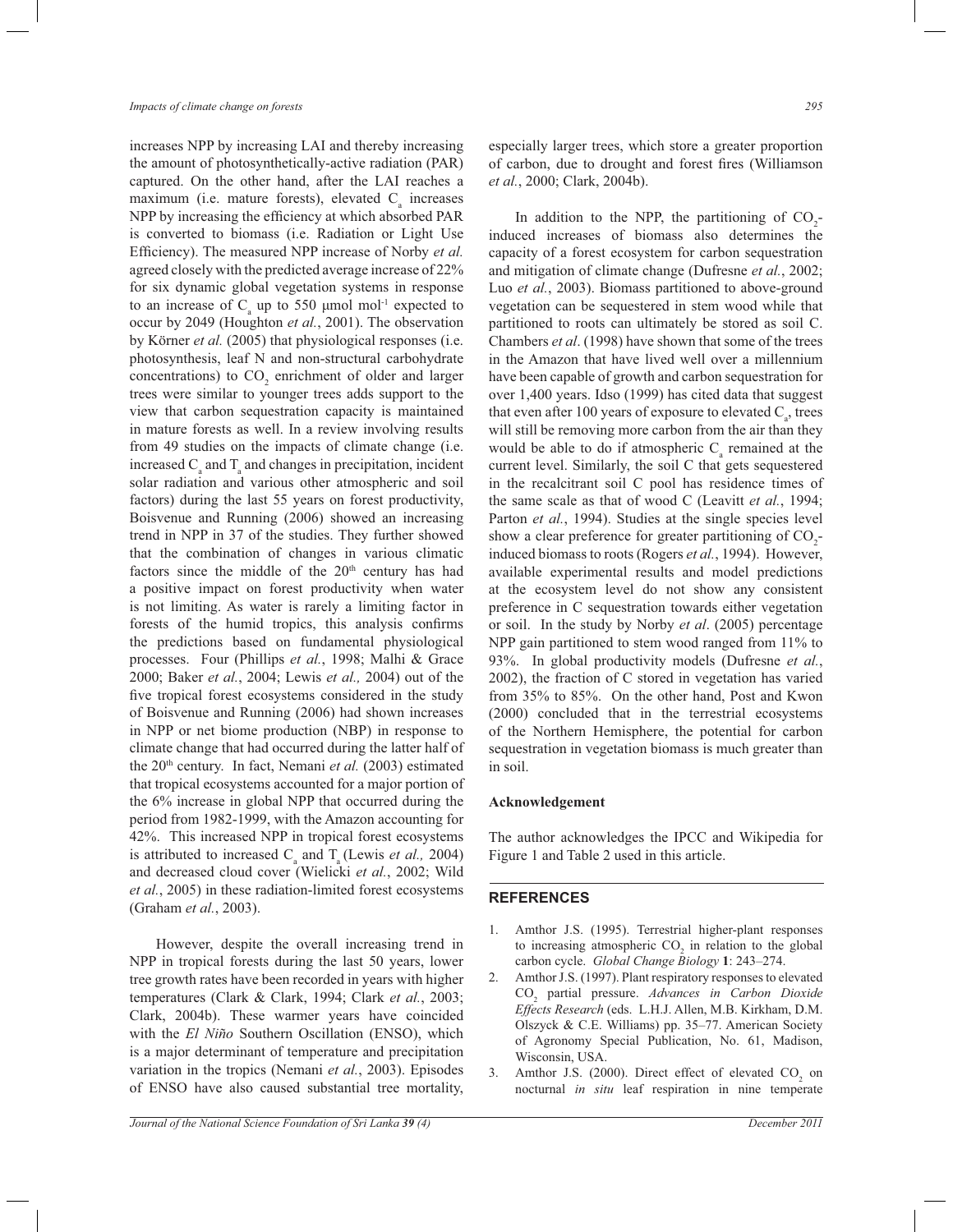deciduous tree species is small. *Tree Physiology* **20**: 139–144.

- 4. Arulmageswaran S., De Costa W.A.J.M. & Surenthran P. (2003). Response of selected forest tree species in Sri Lanka to increasing air temperature. *Proceedings of the Ninth Annual Forestry and Environment Symposium*  2003, University of Sri Jayewardenapura, Sri Lanka, p. 27.
- 5. Atkin O.K., Schortemeyer M., McFarlane N. & Evans J.R. (1999). The response of fast- and slow-growing *Acacia*  species to elevated atmospheric  $CO_2$ : an analysis of the underlying components of relative growth rate. *Oecologia*  **120**: 544 – 554.
- 6. Baker T.R., Phillips O.L., Malhi Y., Almeida S., Arroyo L., Di Fiore A., Erwin T., Higuchi N., Killeen T.J., Laurance S.G., Laurance W.F., Lewis S.L., Monteagudo A., Neill D.A., Núñez P.V., Pitman N.C.A., Silva J.N.M. & Vásquez Martínez R. (2004). Increasing biomass in Amazonian forest plots. *Philosophical Transactions of the Royal Society of London, Series B* **359**: 353–365.
- 7. Barton C.V.M., Lee H.S.J. & Jarvis P.G. (1993). A branch bag and  $\mathrm{CO}_2$  control system for long-term  $\mathrm{CO}_2$  enrichment of mature sitka spruce [*Picea sitchensis* (Bong.) Carr.]. *Plant, Cell and Environment* **16**: 1139 –1148.
- 8. Basso S.L. & Bazzaz F.A. (1998). How environmental conditions affect canopy leaf-level photosynthesis in four deciduous tree species. *Ecology* **79**: 2660 – 2675.
- 9. Battaglia M., Beadle C. & Loughhead S. (1996). Photosynthetic temperature responses of *Eucalyptus globulus* and *Eucalyptus nitens*. *Tree Physiology* **16**: 81–89.
- 10. Beerling D.J. (1996). Ecophysiological responses of woody plants to past CO<sub>2</sub> concentrations. *Tree Physiology* **16**: 389–396.
- 11. Beerling D.J. & Woodward F.I. (1996). *In situ* gas exchange responses of boreal vegetation to elevated CO<sub>2</sub> and temperature: first season results. *Global Ecology and Biogeography Letters* **5**: 117–127.
- 12. Beier C. (2004). Climate change and ecosystem function – full-scale manipulations of CO<sub>2</sub> and temperature. *New Phytologist* **162:** 243–251.
- 13. Berntson G.M. & Bazzaz F.A. (1996). Below-ground positive and negative feedbacks on  $CO<sub>2</sub>$  growth enhancement. *Plant and Soil* **187**: 119–131.
- 14. Berry J. & Björkman O. (1980). Photosynthetic response and adaptation to temperature in higher plants. *Annual Review of Plant Physiology* **31**: 491–543.
- 15. Berryman C.A., Eamus D. & Duff G.A. (1994). Stomatal responses to a range of variables in two tropical tree species growth with CO<sub>2</sub> enrichment. *Journal of Experimental Botany* **45**: 539–546.
- 16. Boerner R.E.J. & Rebbeck J. (1995). Decomposition and nitrogen release from leaves of three hardwood species grown under elevated O<sub>3</sub> and/or CO<sub>2</sub>. *Plant and Soil* **170**: 149–157.
- 17. Boisvenue C. & Running S.W. (2006). Impacts of climate change on natural forest productivity – evidence since the middle of the 20th century. *Global Change Biology* **12**:

862–882.

- 18. Bunce J.A. (1990). Short- and long-term inhibition of respiratory carbon dioxide efflux by elevated carbon dioxide. *Annals of Botany* **65:** 637– 642.
- 19. Burke E.J., Brown S.J. & Christidis N. (2006). Modelling the recent evoluation of global drought and projections for the 21st century with the Hadley Centre Climate Model. *Journal of Hydrometeorology* **7**: 1113–1125.
- 20. Carey E.V., DeLucia E.H. & Ball J.T. (1996). Stem maintenance and construction respiration in *Pinus ponderosa* grown in different concentrations of atmospheric CO<sub>2</sub>. *Tree Physiology* **16**: 125–130.
- 21. Ceulemans R., Janssens I.A. & Jach M.E. (1999). Effects of  $CO<sub>2</sub>$  enrichment on trees and forests: lessons to be learned in view of future ecosystem studies. *Annals of Botany* **84**: 577–590.
- 22. Ceulemans R., Jiang X.N. & Shao B.Y. (1995). Growth and physiology of one-year old poplar (*Populus*) under elevated atmospheric CO<sub>2</sub> levels. *Annals of Botany* **75**: 609–617.
- 23. Chambers J.Q., Higuchi N. & Schimel J.P. (1998). Ancient trees in Amazonia. *Nature* **391**: 135–136.
- 24. Churkina G. & Running S.W. (1998). Contrasting climatic controls on the estimated productivity of global terrestrial biomes. *Ecosystems* **1**: 206 –215.
- 25. Clark D.A. (2002). Are tropical forests an important carbon sink? reanalysis of the long-term plot data. *Ecological Applications* **12**: 3–7.
- 26. Clark D.A. (2004a). Tropical forests and global warming: slowing it down or speeding it up? *Frontiers of Ecology and Environment* **2**: 73–80.
- 27. Clark D.A. (2004b). Sources or sinks? the responses of tropical forests to current and future climate and atmospheric composition. *Philosophical Transactions of the Royal Society of London, Series B* **369**: 477– 491.
- 28. Clark D.A. (2007). Detecting tropical forests' responses to global climatic and atmospheric change: current challenges and a way forward. *Biotropica* **39**: 4 –19.
- 29. Clark D.A. & Clark D.B. (1994). Climate-induced annual variation in canopy tree growth in a Costa Rican tropical rain forest. *Journal of Ecology* **82**: 865–872.
- 30. Clark D.A., Piper S.C., Keeling C.D. & Clark D.B. (2003). Tropical rain forest tree growth and atmospheric carbon dynamics linked to interannual temperature variations during 1984-2000. *Proceedings of the National Academy of Sciences, USA* **100**: 5852–5857.
- 31. Cotrufo M.F., Ineson P. & Rowland A.P. (1994). Decomposition of tree leaf litters grown under elevated CO<sup>2</sup> : effect of litter quality. *Plant and Soil* **163**: 121–130.
- 32. Cotrufo M.F., Ineson P. & Scott A. (1998). Elevated CO<sub>2</sub> reduces the nitrogen concentration of plant tissues. *Global Change Biology* **4**: 43–54.
- 33. Coûteaux M-M., Mousseau M., Célérier M-L. & Bottner P. (1991). Increased atmospheric  $CO_2$  and litter quality: decomposition of sweet chestnut leaf litter with animal food webs of different complexities. *Oikos* **61**: 54 – 64.
- 34. Cowling S.A., Betts R.A., Cox P.M., Ettwein V.J., Jones C.D., Maslin M.A. & Spall S.A. (2004). Contrasting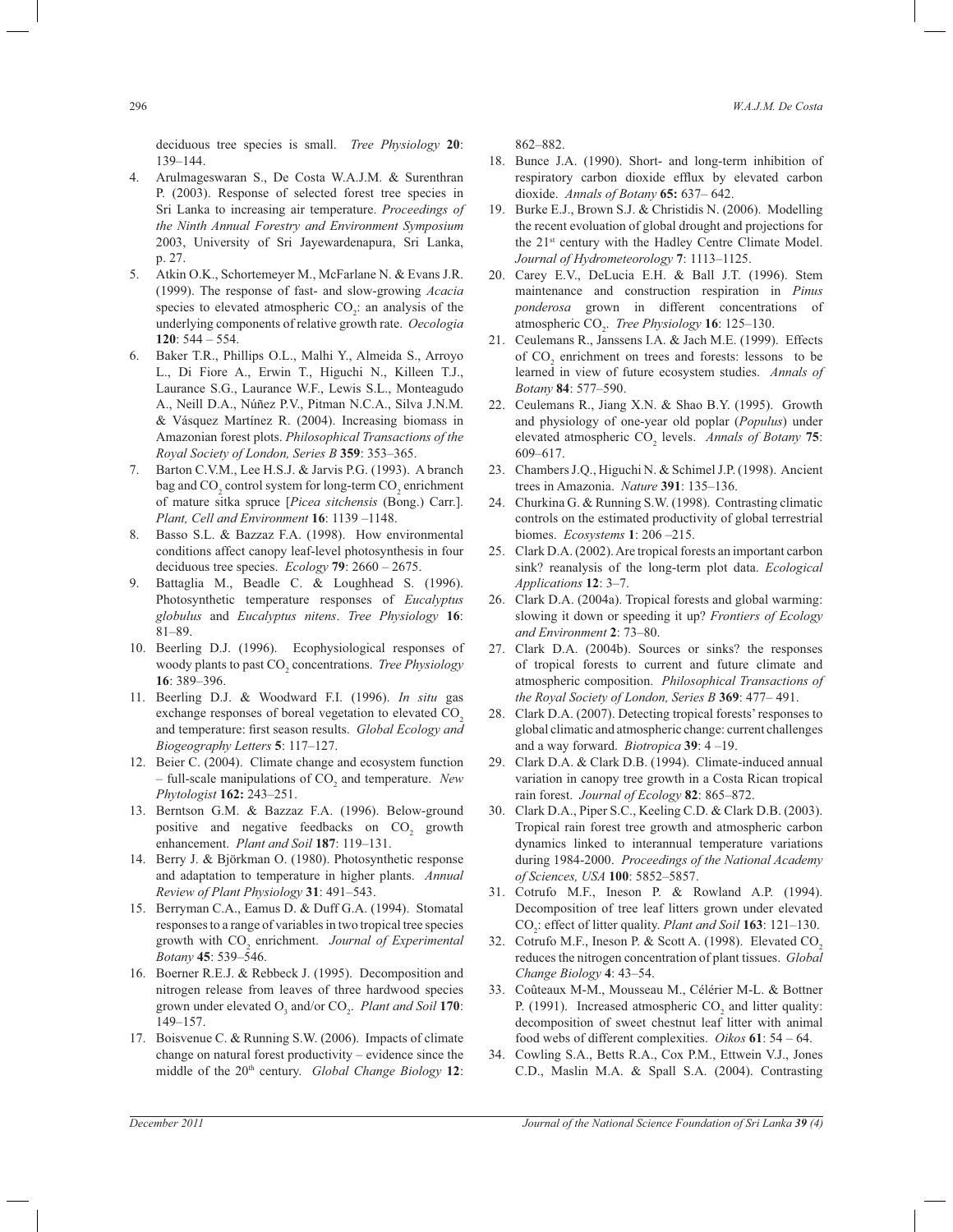simulated past and future responses of the Amazon rainforest to atmospheric change. *Philosophical Transactions of the Royal Society of London, Series* **B**: 539–547.

- 35. Cramer W., Bondeau A., Woodward F.I., Prentice I.C., Betts R.A., Brovkin V., Cox P.M., Fisher V., Foley J.A., Friend A.D., Kucharik C., Lomas M.R., Ramankutty, N., Stich S., Smith B., White A. & Young-Molling C. (2001). Global response of terrestrial ecosystem structure and function to  $CO<sub>2</sub>$  and climate change: results from six dynamic global vegetation models. *Global Change Biology* **7**: 357–373.
- 36. Cunningham S.C. & Read J. (2003). Do temperate rainforest trees have a greater ability to acclimate to changing temperatures than tropical rainforest trees? *New Phytologist* **157**: 55 – 64.
- 37. Curtis P.S. (1996). A meta-analysis of leaf gas exchange and nitrogen in trees grown under elevated carbon dioxide. *Plant, Cell and Environment* **19**: 127–137.
- 38. Curtis P.S. & Wang X. (1998). A meta-analysis of elevated  $CO<sub>2</sub>$  effects on woody plant mass, form, and physiology. *Oecologia* **113**: 299 –313.
- 39. De Angelis P., Chigwerewe K.S. & Mugnozza G.E.S. (2000). Litter quality and decomposition in a  $CO_2$ enriched Mediterranean forest ecosystem. *Plant and Soil* **224**: 31–41.
- 40. De Costa W.A.J.M., Ekanayake A.T., Chinthaka K.G.R. & Surenthran P. (2003). Screening of selected forest tree species of Sri Lanka for their response to increasing atmospheric carbon dioxide. *Proceedings of the Ninth Annual Forestry and Environment Symposium*, University of Sri Jayewardenapura, Sri Lanka, pp. 2.
- 41. DeLucia E.H., Day T.A. & Öquist G. (1991). The potential for photoinhibition of *Pinus sylvestris* L. seedlings exposed to high light and low soil temperature. *Journal of Experimental Botany* **42**: 611– 617.
- 42. Dixon R.K., Brown S., Houghton R.A., Solomon A.M., Trexler M.C. & Wisniewski J. (1994). Carbon pools and flux of global forest ecosystems. *Science* **263**: 185–190.
- 43. Drake B.G., Azcon-Bieto J., Berry J., Bunce J., Dijkstra P., Farrar J., Gifford R.M., Gonzalez-Meler M.A., Koch G., Lambers H., Siedow J. & Wullschleger S. (1999). Does elevated atmospheric  $CO<sub>2</sub>$  inhibit mitochondrial respiration in green plants? *Plant, Cell and Environment* **22**: 649–657.
- 44. Drake B.G., Gonzàlez-Meler M.A. & Long S.P. (1997). More efficient plants: a consequence of rising atmospheric CO<sup>2</sup> ? *Annual Review of Plant Physiology and Plant Molecular Biology* **48**: 609–639.
- 45. Dufresne J.L., Friedlingstein P., Barthelot M., Bopp L., Ciais P., Fairhead L., Le Treutt H. & Monfray P. (2002). On the magnitude of positive feedback between future climate change and the carbon cycle. *Geophysical Research Letters* **29**: 1405.
- 46. Eamus D. (1996). Responses of field grown trees to CO<sub>2</sub> enrichment. *Commonwealth Forestry Review* **75**: 39–47.
- 47. Eamus D. & Jarvis P.G. (1989). The direct effects of increase in global atmospheric  $CO<sub>2</sub>$  concentration on natural and commercial temperate trees and forests.

*Advances in Ecological Research* **19**: 1–55.

- 48. Ellsworth D.S., Oren R., Huang C., Phillips N. & Hendry G.R. (1995). Leaf and canopy responses to elevated CO<sub>2</sub> in a pine forest under free-air CO<sub>2</sub> enrichment. *Oecologia* **104**: 139–146.
- 49. Faria T., Silvério D., Breia E., Cabral R., Abadia A., Abadia J., Pereira J.S. & Chaves M.M. (1998). Differences in the response of carbon assimilation to summer stress (water deficits, high light and temperature) in four Mediterranean tree species. *Physiologia Plantarum* **102**: 419– 428.
- 50. Feng X. (1999). Trends in intrinsic water-use efficiency of natural trees for the past 100-200 years: a response to atmospheric CO<sub>2</sub> concentration. *Geochimica et Cosmochimica Acta* **63**: 1891–1903.
- 51. Fernandez M.D., Pieters A., Donoso C., Tezara W., Azuke M., Herrera C., Rengifo E. & Herrera A. (1998). Effects of a natural source of very high  $CO<sub>2</sub>$  concentration on the leaf gas exchange, xylem water potential and stomatal characteristics of plants of *Spatiphylum cannifolium* and *Bauhinia multinervia*. *New Phytologist* **138**: 689–697.
- 52. Field C.B., Behrenfeld M.J., Randerson J.T. & Falkowski P. (1998). Primary production of the biosphere: integrating terrestrial and oceanic components. *Science* **281**: 237–240.
- 53. Field C.B., Jackson R.B. & Mooney H.A. (1995). Stomatal responses to increased  $CO<sub>2</sub>$ : implications from the plant to the global scale. *Plant, Cell and Environment*  **18**: 1214–1225.
- 54. Finzi A.C., DeLucia E.H., Hamilton J.G., Richter D.D. & Schlesinger W.H. (2002). The nitrogen budget of a pine forest under free air CO<sub>2</sub> enrichment. *Oecologia* **132**: 567–578.
- 55. Forstreuter M. (1996). What can we learn from microcosms? *ECOCRAFT: The likely impact of rising CO<sup>2</sup> and temperature on European forests* (ed. P.G. Jarvis), pp. 277–296, Final Report, EU Environmental R&D EV5V-CT92-0127, CIPD-CT92-5025.
- 56. Fung I.Y., Doney S.C., Lindsay K. & John J. (2005). Evolution of carbon sinks in a changing climate. *Proceedings of the National Academy of Sciences, USA*  **102**: 11201–11206.
- 57. Gonzàlez-Meler M.A., Ribas-Carbó M., Siedow J.N. & Drake B.G. (1997). The direct inhibition of plant mitochondrial respiration by elevated CO<sub>2</sub>. Plant *Physiology* **112**: 1349–1355.
- 58. Grace J., Lloyd J., McIntyre J., Miranda A.C., Meir P., Miranda H.S., Nobre C.R., Moncrieff J., Wright I. & Gash J.H.C. (1995). Net carbon dioxide uptake by undisturbed tropical forest in 1992/93. *Science* **270**: 778–780.
- 59. Graham E.A., Mulkey S.S., Kitajima K., Phillips N.G. & Wright S.J. (2003). Cloud cover limits net  $CO<sub>2</sub>$  uptake and growth of a rainforest tree during tropical rainy seasons. *Proceedings of the National Academy of Sciences, USA*  **100**: 572–576.
- 60. Griffin K.L., Ball T.J. & Strain B.R. (1996). Direct and indirect effects of elevated  $CO<sub>2</sub>$  on whole-shoot respiration in ponderosa pine seedlings. *Tree Physiology* **16**: 33– 41.
- 61. Gunderson C.A. & Wullschleger S.D. (1994). Photosynthetic acclimation in trees to rising atmospheric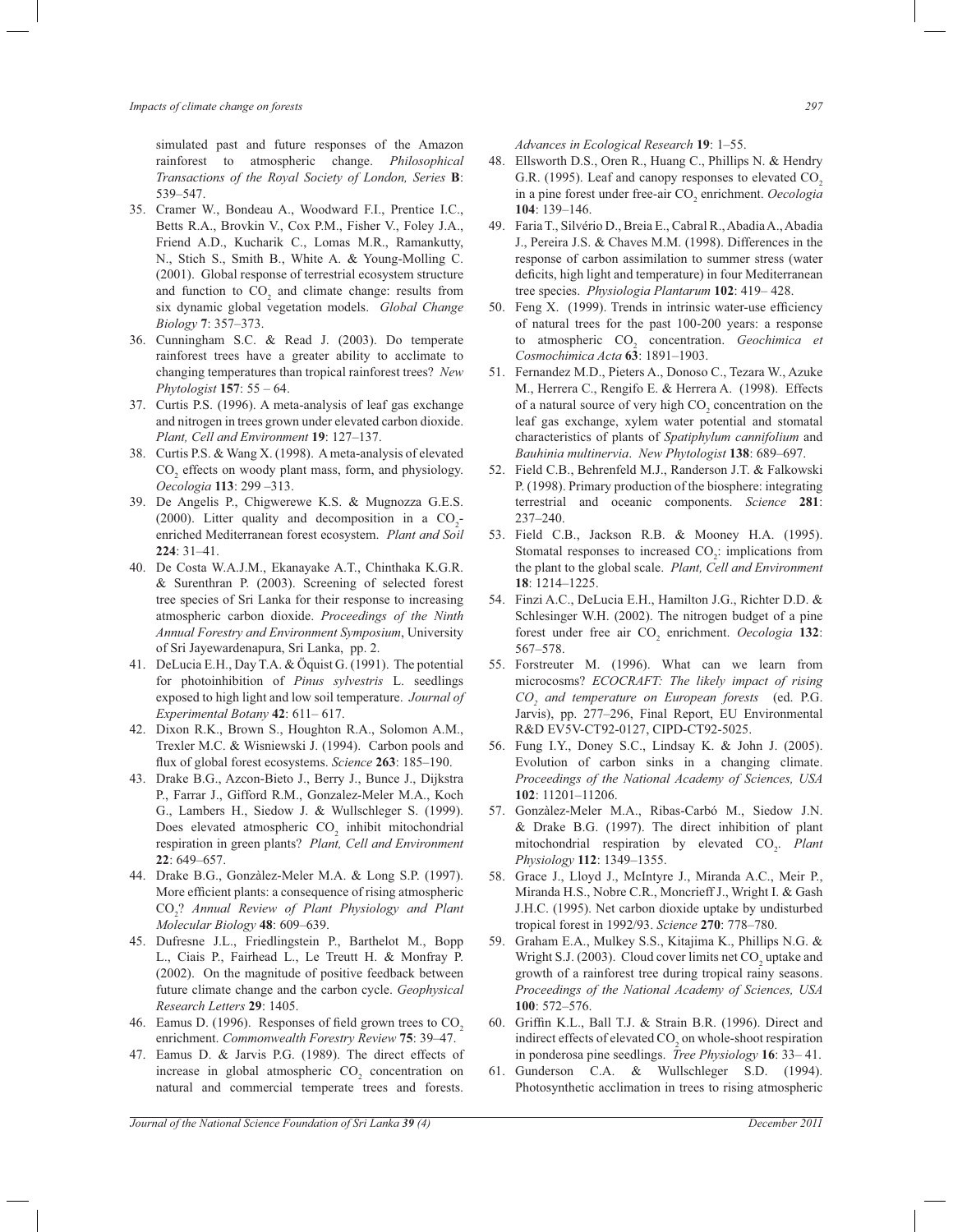CO<sup>2</sup> : a broader perspective. *Photosynthesis Research* **39**: 369–388.

- 62. Hansen J., Sato M., Ruedy R., Lo K., Lea D.W. & Medina-Elizade M. (2006). Global temperature change. *Proceedings of the National Academy of Sciences, USA*  **103**: 14288–14293.
- 63. Hättenschwiler S., Miglietta F., Raschi A. & Körner C. (1997). Thirty years of *in situ* tree growth under elevated CO<sup>2</sup> : a model for future forest responses? *Global Change Biology* **2**: 377–387.
- 64. Heath J. & Kerstiens G. (1997). Effects of elevated CO<sub>2</sub> on leaf gas exchange in beech and oak at two levels of nutrient supply: consequences for sensitivity to drought in beech. *Plant, Cell and Environment* **20**: 57– 67.
- 65. Heatherington A.M. & Woodward F.I. (2003). The role of stomata in sensing and driving environmental change. *Nature* **424**: 901–908.
- 66. Hendrey G.R., Ellsworth D.S., Lewin K.F. & Nagy J. (1999). A free-air enrichment system for exposing tall forest vegetation to elevated atmospheric CO<sub>2</sub>. *Global Change Biology* **5**: 293–310.
- 67. Hirschel G., Korner C. & Arnone III J.A. (1997). Will rising atmospheric CO<sub>2</sub> affect leaf litter quality and *in situ* decomposition rates in native plant communities? *Oecologia* **110**: 387–392.
- 68. Houghton J.T. (1997). *Global Warming: The Complete Briefing*. Cambridge University Press, Cambridge, UK.
- 69. Houghton J.T., Ding Y., Griggs D.J., Noguer M., van der Linden P.J., Dai X., Maskell K. & Johnson C.A. (2001). *Climate Change 2001: The Scientific Basis: Contribution of Working Group I to the Third Assessment Report of the Intergovernmental Panel on Climate Change*. Cambridge University Press, Cambridge, UK.
- 70. Houghton R.A. (2003). Why are estimates of the terrestrial carbon balance so different? *Global Change Biology* **9**: 500 –509.
- 71. Houghton R.A. (2005). Above-ground forest biomass and the global carbon balance. *Global Change Biology* **11**: 945–958.
- 72. Huntington T.G. (2006). Evidence for intensification of the global water cycle: review and synthesis. *Journal of Hydrology* **319**: 1–13.
- 73. Idso S.B. (1999). The long-term response of trees to atmospheric CO<sub>2</sub> enrichment. *Global Change Biology* 5:  $493 - 495$ .
- 74. Idso S.B., Kimball B.A. & Allen S.G. (1991). CO<sub>2</sub> enrichment of sour orange trees: 2.5 years into a long-term experiment. *Plant, Cell and Environment* **18**: 703–707.
- 75. IPCC (2001). *Special Report on Emissions Scenarios* (eds. N. Nakicenovic & R. Swart). IPCC/Cambridge University Press, Cambridge, UK.
- 76. IPCC (2007). *Climate Change 2007: The Physical Science Basis. Contribution of Working Group I to the Fourth Assessment Report of the Intergovernmental Panel on Climate Change* (eds. S. Solomon, D. Qin, M. Manning, Z. Chen, M. Marquis, K.B. Averyt, M. Tignor & H.L. Miller). Cambridge University Press, Cambridge, UK and New York, USA.
- 77. Jablonski L.M., Wang X. & Curtis P.S. (2002). Plant

reproduction under elevated  $CO<sub>2</sub>$  conditions: a metaanalysis of reports on 79 crop and wild species. *New Phytologist* **156**: 9 –26.

- 78. Janssens I.A., Mousseau M. & Ceulemans R. (1999). Crop ecosystem responses to global climate change: tree crops. *Climate Change and Global Crop Productivity* (eds. K.R. Reddy & H.F. Hodges), pp. 245–270. CAB International, Wallingford, UK.
- 79. Jarvis P.G. (1976). The interpretation of the variation in leaf water potential and stomatal conductance found in canopies in the field. *Philosophical Transactions of the Royal Society of London, Series B* **273**: 593–610.
- 80. Johnson D., Geisinger D., Walker R., Newman J., Voce J., Elliot K. & Ball T. (1994). Soil  $pCO_2$ , soil respiration, and root activity in  $CO_2$ -fumigated and nitrogen-fertilized ponderosa pine. *Plant and Soil* **165**: 129–138.
- 81. Johnson I.R. & Thornley J.H.M. (1985). Temperature dependence of plant and crop processes. *Annals of Botany*  **55**: 1–24.
- 82. Jones C.D., Cox P.M., Essery R.L.H., Roberts D.L. & Woodage M.J. (2003). Strong carbon cycle feedbacks in a climate model with interactive  $CO<sub>2</sub>$  and sulphate aerosols. *Geophysical Research Letters* **30**: 1479.
- 83. Jones P.D. & Mann M.E. (2004). Climate over the past millennia. *Reviews of Geophysics* **42**: 16.
- 84. Karnosky D.F. Mankovska B., Percy K., Dickson R.E., Podila G.K., Sober J., Noormets A., Hendrey G., Coleman M.D., Kubiske M., Pregitzer K.S. & Isebrands J.G. (1999). Effects of tropospheric  $O_3$  on trembling aspen and interaction with  $CO_2$ : results from an  $O_3$ -gradient and a FACE experiment. *Water, Air, and Soil Pollution* **116**: 311–322.
- 85. Kobayashi H., Matsunaga T. & Hoyana A. (2005). Net primary production in Southeast Asia following a large reduction in photosynthetically active radiation owing to smoke. *Geophysical Research Letters* **32**: L02403.
- 86. Köner C. (2000). Biosphere responses to  $CO_2$  enrichment. *Ecological Applications* **10**: 1590–1619.
- 87. Körner C., Asshoff R. & Bignucolo O. (2005). Carbon flux and growth in mature deciduous forest trees exposed to elevated CO<sup>2</sup> . *Science* **309**: 1360–1362.
- 88. Landsberg J.J. (2003). Physiology in forest models: history and the future. *Forest Biometrics, Modelling and Information Science* **1**: 49–63.
- 89. Leavitt S.W., Paul E.A., Kimball B.A., Hendrey G.R., Mauney J.R., Rauschkolb R., Rogers H., Lewin K.F., Nagy J., Pinter Jr. P.J. & Johnson H.B. (1994). Carbon isotope dynamics of free-air  $CO_2$ -enriched cotton and soils. *Agricultural and Forest Meteorology* **70**: 87–101.
- 90. Leverenz J., Bruhn D. & Saxe H. (1999). Responses of two provenances of *Fagus sylvatica* seedlings to a combination of four temperature and two  $CO<sub>2</sub>$  treatments during their first growing season: gas exchange of leaves and roots. *New Phytologist* **144**: 437– 454.
- 91. Lewis J.D., Olszyk D. & Tingey D.T. (1999). Seasonal patterns of photosynthetic light response in Douglasfir seedlings subjected to elevated atmospheric  $CO<sub>2</sub>$  and temperature. *Tree Physiology* **19**: 243–252.
- 92. Lewis S.L., Phillips O.L., Baker T.R., Lloyd J., Malhi Y.,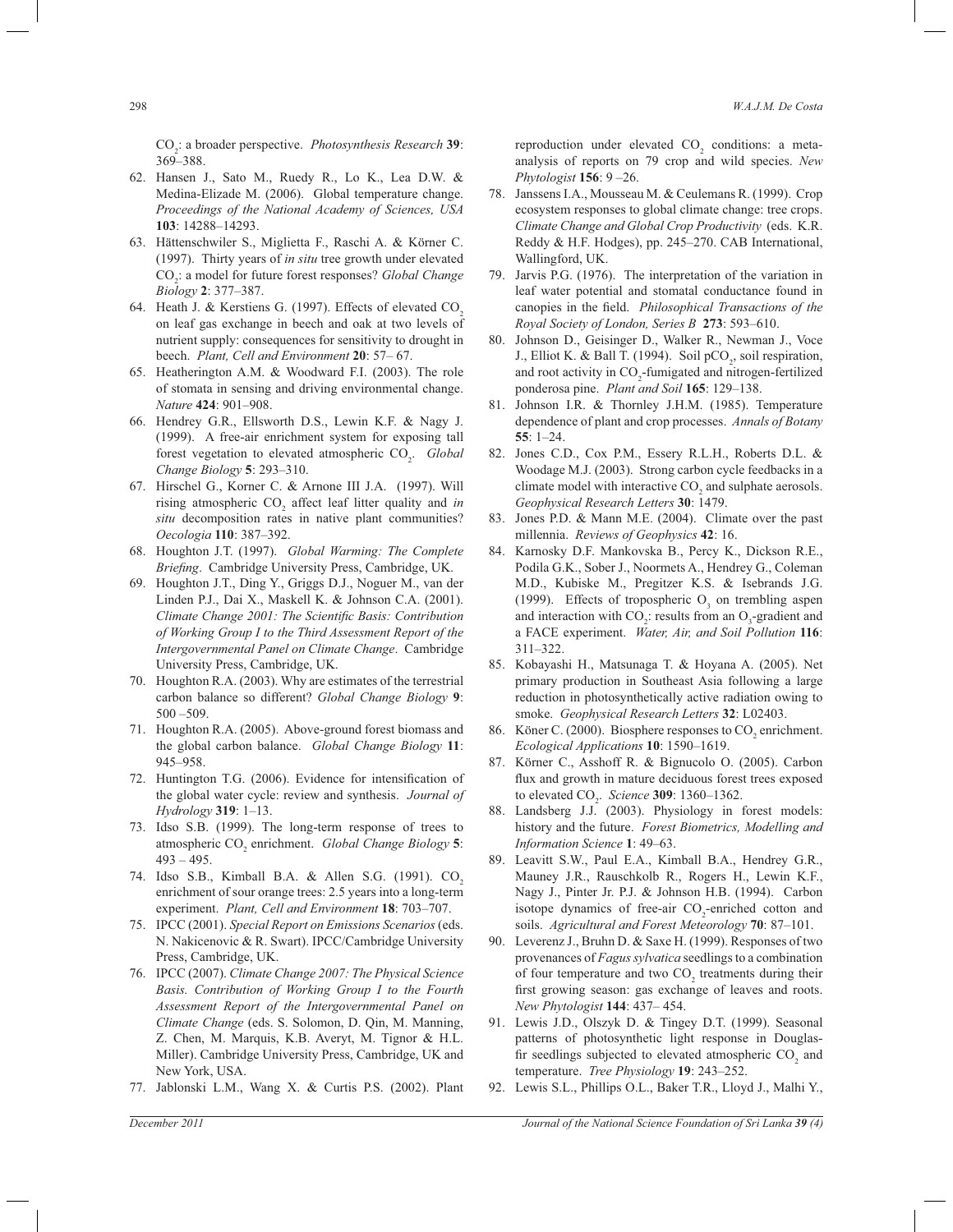Almeida S., Higuchi N., Laurance W.F., Neill D.A., Silva J.N.M., Terborgh J., Lezama A.T., Vasquez Martinez R., Brown S., Chave J., Kuebler C., Nunez P.V. & Vinceti B. (2004). Concerted changes in tropical forest structure and dynamics: evidence from 50 South American long-term plots. *Philosophical Transactions of the Royal Society of London, Series B* **359**: 421– 436.

- 93. Lindroth A. (1996). Will rising levels of atmospheric CO<sub>2</sub> and temperature lead to enhanced or suppressed rates of evapotranspiration? *Weather* **51**: 185–186.
- 94. Lindroth R.L., Kinney K.K. & Platz C.L. (1993). Responses of deciduous trees to elevated atmospheric  $CO_2$ : productivity, phytochemistry, and insect performance. *Ecology* **74**: 763–777.
- 95. Lloyd J. & Farquhar G.D. (1996). The  $CO<sub>2</sub>$  dependence of photosynthesis, plant growth responses to elevated atmospheric  $CO<sub>2</sub>$  concentrations and their interaction with soil nutrient status. I. general principles and forest ecosystems. *Functional Ecology* **10**: 4 –32.
- 96. Long S.P., Ainsworth E.A., Rogers A. & Ort D.R. (2004). Rising atmospheric carbon dioxide: plants FACE the future. *Annual Review of Plant Biology* **55**: 591–628.
- 97. Long S.P. & Drake B.G. (1992). Photosynthetic CO<sub>2</sub> assimilation and rising atmospheric  $CO<sub>2</sub>$  concentrations. *Crop Photosynthesis: Spatial and Temporal Determinants* (eds. N.R. Baker & H. Thomas), pp. 69–103. Elsevier Science Publishers BV, New York, USA.
- 98. Lovelock C.E., Winter K., Mersits R. & Popp M. (1998). Responses of communities of tropical tree species to elevated CO<sub>2</sub> in a forest clearing. *Oecologia* 116: 207–218.
- 99. Luo Y., Reynolds J., Wang Y.P. & Wolfe D. (1999). A search for predictive understanding of plant responses to elevated CO<sup>2</sup> . *Global Change Biology* **5**: 143–156.
- 100. Luo Y., White L.W., Canadell J.G., DeLucia E.H., Ellsworth D.S., Finzi A., Lichter J. & Schlesinger W.H. (2003). Sustainability of terrestrial carbon sequestration: a case study in Duke Forest with inversion approach. *Global Biogeochemical Cycles* **17** (1): 10.
- 101. Mäkelä A. (2003). Process-based modeling of tree and stand growth: towards a hierarchical treatment of multiscale processes. *Canadian Journal of Forest Research* **33**: 398– 409.
- 102. Malhi Y. & Grace J. (2000). Tropical forests and atmospheric carbon dioxide. *Trends in Ecology and Evolution* **15**: 332–337.
- 103. Malhi Y. & Wright J. (2004). Spatial patterns and recent trends in the climate of tropical forest regions. *Philosophical Transactions of the Royal Society of London, Series B* **359**: 311–329.
- 104. Mansfield T.A., Hetherington A.M. & Atkinson C.J. (1990). Some current aspects of stomatal physiology. *Annual Review of Plant Physiology and Plant Molecular Biology* **41**: 55–75.
- 105. Martin T.A., Teskey R.O. & Dougherty P.M. (1994). Movement of respiratory  $CO<sub>2</sub>$  in stems of loblolly pine (*Pinus taeda* L.) seedlings. *Tree Physiology* **14**: 481–495.
- 106. McConnaughay K.D.M., Berntson G.M. & Bazzaz F.A. (1996). Rooting volume, nutrient availability, and  $CO_2$ -

induced growth enhancements in temperate forest tree seedlings. *Ecological Applications* **6**: 619–627.

- 107. McDowell N.G., Marshall J.D., Qi J. & Mattson K. (1999). Direct inhibition of maintenance respiration in western hemlock roots exposed to ambient soil carbon dioxide concentrations. *Tree Physiology* **19**: 599–605.
- 108. Mebrahtu T., Hanover J.W., Layne D.R. & Flore J.A. (1991). Leaf temperature effects on net photosynthesis, dark respiration, and photorespiration of seedlings of black locust families with contrasting growth rates. *Canadian Journal of Forest Research* **21**: 1616 –1621.
- 109. Meinshausen M. (2006). What does a 2°C target mean for greenhouse gas concentrations? a brief analysis based on multi-gas emission pathways and several climate sensitivity uncertainty estimates. *Avoiding Dangerous Climate Change* (eds. H.J. Schellnhuber *et al*.) pp. 265–280. Cambridge University Press, Cambridge, UK.
- 110. Melillo J.M., McGuire A.D., Kicklighter D.W., Moore III B., Vorosmarty C.J. & Schloss A.L. (1993). Global climate change and terrestrial net primary production. *Nature* **363**: 234–240.
- 111. Méthy M., Gillon D. & Houssard C. (1997). Temperatureinduced changes of photosystem II activity in *Quercus ilex* and *Pinus halepensis*. *Canadian Journal of Forest Research* **27**: 31–38.
- 112. Metz B., Davidson O., Swart R. & Pan J. (2001). *Climate Change 2001: Mitigation*. Cambridge University Press, Cambridge, UK.
- 113. Morison J.I.L. (1987). Intercellular  $CO<sub>2</sub>$  concentration and stomatal responses to  $CO<sub>2</sub>$ . *Stomatal Function*. (eds. E. Zeiger, G.D. Farquhar & I.R. Cowan) pp. 229–251. Stanford University Press, Stanford, USA.
- 114. Morison J.I.L. (1993). Responses of plants to  $CO<sub>2</sub>$  under water-limited conditions. *Vegetatio* **104/105**: 193–209.
- 115. Mott K.A. (1990). Sensing of atmospheric  $CO_2$  by plants. *Plant, Cell and Environment* **13**: 731–737.
- 116. Mousseau M. (1996). Is dark respiration rate changed? *ECOCRAFT: The likely impact of rising CO<sup>2</sup> and temperature on European forests* (ed. P.G. Jarvis) pp. 79–94, Final Report, EU Environmental R&D EV5V-CT92-0127, CIPD-CT92-5025.
- 117. Mousseau M. & Saugier B. (1992). The direct effect of increased  $CO<sub>2</sub>$  on gas exchange and growth of forest tree species. *Journal of Experimental Botany* **43**: 1121-1130.
- 118. Murphy J.M., Sexton D.M.H., Bennett D.N., Jones G.S., Webb M.J., Collins M. & Stainforth D.A. (2004). Quantification of modeling uncertainties in a large ensemble of climate change simulations. *Nature* **430**: 768 –772.
- 119. Naburrs G.J. & Mohren G.M.J. (1995). Modelling analysis of potential carbon sequestration in selected forest types. *Canadian Journal of Forest Research* **25**: 1157–1172.
- 120. Nakicenovic N. & Swart R. (eds.)(2001). *IPCC Special Report on Emissions Scenarios*. Cambridge University Press, Cambridge, UK.
- 121. Naumburg E. & Ellsworth D.S. (2000). Photosynthetic sunfleck utilization potential of understory saplings growing under elevated CO<sub>2</sub> in FACE. *Oecologia* 122: 163 –174.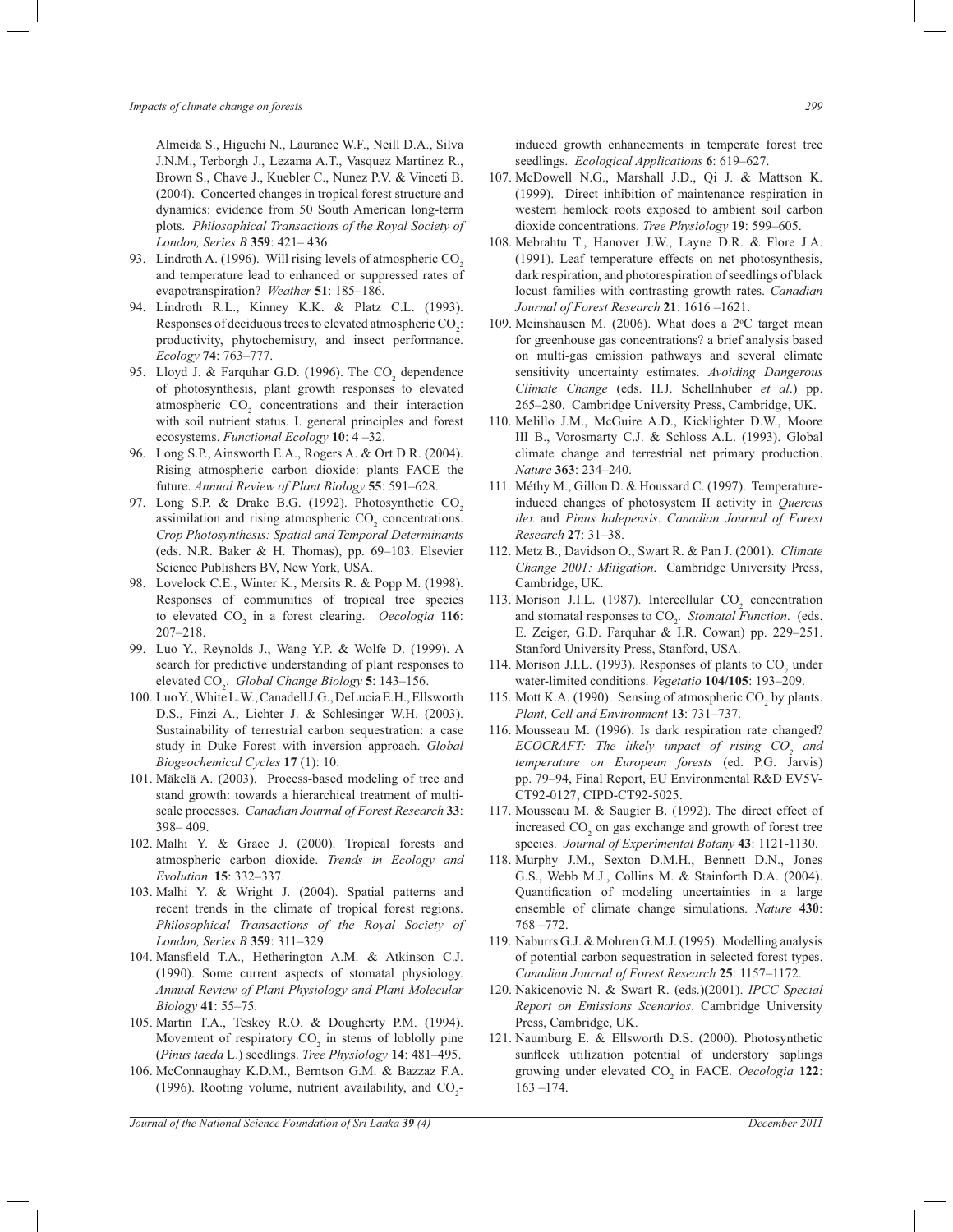- 122. Nemani R.R., Keeling C.D., Hashimoto H., Jolly W.M., Piper S.C., Tucker C.J., Myneni R.B. & Running S.W. (2003). Climate driven increases in global terrestrial net primary production from 1982 to 1999. *Science* **300**: 1560–1563.
- 123. Nepstad D., Lefebvre P., Da Silva U.L., Ella J.T., Schlesinger P., Solorzano L., Moutinho P., Ray D. & Guerreira Benito J. (2004). Amazon drought and its implications for forest flammability and tree growth: a basin-wide analysis. *Global Change Biology* **10**: 704 –717.
- 124. Norby R.J. (1994). Issues and perspectives for investigating root responses to elevated atmospheric carbon dioxide. *Plant and Soil* **165**: 9 –20.
- 125. Norby R.J., DeLucia E.H., Gielen B., Calfapietra C., Giardina C.P., King J.S., Ledford J., McCarthy H.R., Moore D.J.P., Ceulemans R., De Angelis P., Finzi A.C., Karnosky D.F., Kubiske M.E., Lukac M., Pregitzer K.S., Scarascia-Mugnozza E., Schlesinger W.H. & Oren R. (2005). Forest response to elevated  $CO<sub>2</sub>$  is conserved across a broad range of productivity. *Proceedings of the National Academy of Sciences, USA* **102**: 18052–18056.
- 126. Norby R.J., Edwards N.T., Riggs J.S., Abner C.H., Wullschleger S.D. & Gunderson C.A. (1997). Temperaturecontrolled open-top chambers for global change research. *Global Change Biology* **3**: 259–267.
- 127. Norby R.J., Gunderson C.A., Wullschleger S.D., O'Neill E.G. & McCracken M.K. (1992). Productivity and compensatory responses of yellow-poplar trees in elevated CO<sup>2</sup> . *Nature* **357**: 322–324.
- 128. Norby R.J., Ledford J., Reilly C.D., Miller N.E. & O'Neill E.G. (2004). Fine-root production dominates response of a deciduous forest to atmospheric  $CO<sub>2</sub>$  enrichment. *Proceedings of the National Academy of Sciences, USA*  **101**: 9689–9693.
- 129. Norby R.J. & Luo Y. (2004). Evaluating ecosystem responses to rising atmospheric  $CO<sub>2</sub>$  and global warming in a multi-factor world. *New Phytologist* **162**: 281–293.
- 130. Norby R.J., Wullschleger S.D., Gunderson C.A. & Nietch C.T. (1995). Increased growth efficiency of *Quercus alba*  trees in a CO<sub>2</sub>-enriched atmosphere. *New Phytologist* **131**: 91–97.
- 131. Nowak R.S., Ellsworth D.S. & Smith S.D. (2004). Functional responses of plants to elevated atmospheric  $CO<sub>2</sub>$  – do photosynthetic and productivity data from FACE experiments support early predictions? *New Phytologist*  **162**: 253–280.
- 132. O'Neill E.G. (1994). Responses of soil biota to elevated atmospheric carbon dioxide. *Plant and Soil* **165**: 55–65.
- 133. O'Neill E.G. & Norby R.J. (1996). Litter quality and decomposition rates of foliar litter produced under CO<sub>2</sub> enrichment. *Carbon Dioxide and Terrestrial Ecosystems* (eds. G.W. Kock & H.A. Mooney), pp. 87–103. Academic Press, San Diego, California, USA.
- 134. Oren R., Ellsworth D.S., Johnson K.H., Phillips N., Ewers B.E., Maier C., Schäfer K.V.R., McCarthy H., Hendrey G., McNulty, S.G., Katul G.G. (2001). Soil fertility limits carbon sequestration by forest ecosystems in a  $CO_2$ enriched atmosphere. *Nature* **411**: 469– 472.
- 135. Ormrod D.P., Lesser V.M., Olszyk D.M. & Tingey D.T. (1999). Elevated temperature and carbon dioxide affect chlorophyll and carotenoids in douglas-fir seedlings. *International Journal of Plant Science* **160**: 529–534.
- 136. Overdieck D. (1993). Effects of atmospheric CO<sub>2</sub> enrichment on exchange rates of beech stands in small model ecosystems. *Water, Air and Soil Pollution* **70**: 259–277.
- 137. Parton W.J., Woomer P.L. & Martin A. (1994). Modelling soil organic matter dynamics and plant productivity in tropical ecosystems. *The Biological Management of Tropical Soil Fertility* (eds. P.L. Woomer & M.J. Swift), pp.171-188. John Wiley & Sons, Chichester, UK.
- 138. Pearce F. (1999). That sinking feeling. *New Scientist* **164**  (2209): 20–21.
- 139. Penning de Vries F.W.T., Brunsting A.H.M. & van Laar H.H. (1974). Products, requirements and efficiency of biosynthesis: a quantitative approach. *Journal of Theoretical Biology* **45**: 339–377.
- 140. Petit J.R., Jouzei J., Raynaud D., Barkov N.I., Barnola J.M., Basile I., Benders M., Chapellaz J., Davis M., Delaygue G., Delmotte M., Kotiyakov V.M., Legrand M., Lipenkov V.Y., Lorius C., Pepin L., Ritz C., Salzman E. & Stievenard M. (1999). Climate and atmospheric history of the past 420,000 years from the Vostok ice core, Antarctica. *Nature* **339**: 429– 436.
- 141. Phillips O.L., Malhi Y., Higuchi N., Laurance W.F., Núñez P.V., Vásquez R.M., Laurance S.G., Ferreira L.V., Stern M., Brown S. & Grace J. (1998). Changes in the carbon balance of tropical forests: evidence from long-term plots. *Science* **282**: 439 – 442.
- 142. Pontailler J.Y., Dufrêne E., Saugier B. & Samain E. (1994). Long-term  $CO_2$  enrichment and gas exchange measurement on branches of mature beeches (*Fagus sylvatica* L.). *Responses of Trees and Forests to Global Change*. ECOCRAFT/ICAT International Symposium, p. 41.
- 143. Poorter H. (1993). Interspecific variation in the growth response of plants to an elevated ambient  $CO<sub>2</sub>$ concentration. *Vegetatio* **104/105**: 77–97.
- 144. Poorter H. & Navas M-L. (2003). Plant growth and competition at elevated  $CO_2$ : on winners, losers and functional groups. *New Phytologist* **157**: 175–198.
- 145. Poorter H. & Pérez-Soba M. (2001). The growth response of plants to elevated  $\mathrm{CO}_2$  under non-optimal environmental conditions. *Oecologia* **129**: 1–20.
- 146. Post W.M. & Kwon K.C. (2000). Soil carbon sequestration and land-use change: processes and potential. *Global Change Biology* **6**: 317–327.
- 147. Pregitzer K.S. & Euskirchen E.S. (2004). Carbon cycling and storage in world forests: biome patterns related to forest age. *Global Change Biology* **10**: 2052–2077.
- 148. Pregitzer K.S., Zak D.R., Maziaasz J., DeForest J., Curtis P.S. & Lussenhop J. (2000). Interactive effects of atmospheric  $CO_2$  and soil-N availability on fine roots of *Populus tremuloides*. *Ecological Applications* **10**: 18–33.
- 149. Prentice C.I., Farquhar G.D., Fasham M.J.R., Goulden M.L., Heimann M., Jaramillo V.J., Kheshgi H.S., Le Quéré C., Scholes R.J. & Wallace D.W.R. (2001). The

*December 2011 Journal of the National Science Foundation of Sri Lanka 39 (4)*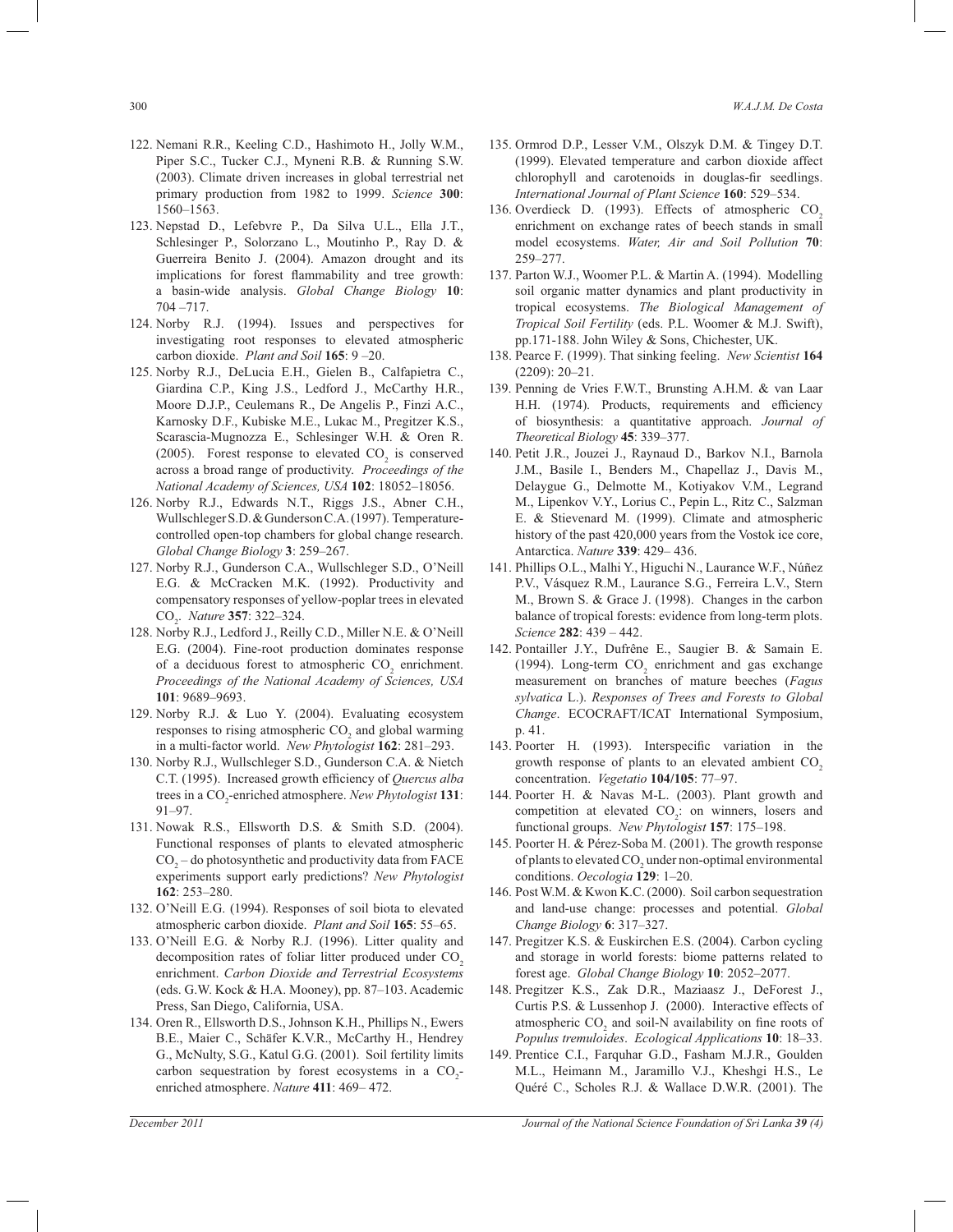carbon cycle and atmospheric carbon dioxide. *Climate Change 2001: The Scientific Basis* (eds. J.T. Houghton, Y. Ding, D.J. Griggs, M. Noguer, P.J. van der Linden, X. Dai, K. Maskell & C.A. Johnson). pp. 183-237 CambridgeUniversity Press, Cambridge, UK.

- 150. Roberts E.H., Summerfield R.J., Ellis R.H., Craufurd P.O & Wheeler T.R. (1997). The induction of flowering. *The Physiology of Vegetable Crops* (ed. H.C. Wien), pp. 69–100. CAB International, Wallingford, UK.
- 151. Rogers H.H., Runion G.B. & Krupa S.V. (1994). Plant responses to atmospheric  $CO<sub>2</sub>$  enrichment with emphasis on roots and the rhizosphere. *Environmental Pollution* **83**: 155–189.
- 152. Rouhier H., Billès G., Billès L. & Bottner P. (1996). Carbon fluxes in the rhizosphere of sweet chestnut seedlings (*Castanea sativa*) grown under two atmospheric  $CO<sub>2</sub>$  concentrations: <sup>14</sup>C partitioning after pulse labeling. *Plant and Soil* **180**: 101–111.
- 153. Running S.W., Nemani R.R., Heinsch F.A., Zhao M., Reeves M. & Hashimoto H. (2004). A continuous satellitederived measure of global terrestrial primary production. *BioScience* **54**: 547–560.
- 154. Ryan M.G., Hubbard R.M., Pongracic S., Raison R.J. & Mcmurtrie R.E. (1996). Foliage, fine-root, woodytissue and stand respiration in *Pinus radiata* in relation to nitrogen status. *Tree Physiology* **16**: 333–343.
- 155. Sadowsky M.J. & Schortemeyer M. (1997). Soil microbial responses to increased concentrations of atmospheric  $\mathrm{CO}_2$ . *Global Change Biology* **3**: 217–224.
- 156. Sage R.F. (2001). Environmental and evolutionary preconditions for the origin and diversification of the  $C_4$ photosynthetic syndrome. *Plant Biology* **3**: 202–213.
- 157. Saxe H., Cannell M.G.R., Johnsen O., Ryan M. & Vourlitis G. (2001). Tree and forest functioning in response to global warming. *New Phytologist* **149**: 369 – 400.
- 158. Saxe H., Ellsworth D.S. & Heath J. (1998). Tree and forest functioning in an enriched CO<sub>2</sub> atmosphere. New *Phytologist* **139**: 395 – 436.
- 159. Scherzel A.J., Rebbeck J. & Boerner R.E.J. (1998). Foliar nitrogen dynamics and decomposition of yellow-poplar and eastern white pine during four seasons of exposure to elevated ozone and carbon dioxide. *Forest Ecology and Management* **109**: 355–366.
- 160. Schimel D.S., House J.I., Hibbard K.A., Bousquet P., Ciais P., Peylin P., Braswell B.H., Apps M.J., Baker D., Bondeau A., Canadell J., Churkina G., Cramer W., Denning A.S., Field C.B., Friedlingstein P., Goodale C., Heimann M., Houghton R.A., Melillo J.M., Moore III B., Murdiyarso D., Noble I., Pacala S.W., Prentice I.C., Raupach M.R., Rayner P.J., Scholes R.J., Steffen W.L. & Wirth C. (2001). Recent patterns and mechanisms of carbon exchange by tropical ecosystems. *Nature* **414**: 169–172.
- 161. Schlesinger W.H. & Lichter J. (2001). Limited carbon storage in soil and litter of experimental forest plots under increased atmospheric CO<sub>2</sub>. *Nature* **411**: 466–469.
- 162. Siegenthaler U., Stocker R.F., Monnin E., Lüthi D., Schwander J., Stauffer B., Raynaud D., Barnola J-M., Fischer H., Masson-Delmotte V. & Jouzel J. (2005). Stable carbon cycle-climate relationship during the late

Pleistocene. *Science* **310**: 1313–1317.

- 163. Squire G.R. (1990) *The Physiology of Tropical Crop Production*. CAB International, Wallingford, UK.
- 164. Stern N. (2007). *The Economics of Climate Change: The Stern Review*. Cambridge University Press, Cambridge, UK.
- 165. Stewart J.D. & Hoddinott J. (1993). Photosynthetic acclimation to elevated atmospheric carbon dioxide and UV-radiation in *Pinus banksiana*. *Physiologia Plantarum*  **88**: 493–500.
- 166. Sun O.J. & Sweet G.B. (1996). Genotypic variation in light and temperature response of photosynthesis in *Nothofagus solandri* var. *cliffortiodes* and *N. menziesii*. *Australian Journal of Plant Physiology* **23**: 421– 428.
- 167. Swift M.J., Heal O.W. & Anderson J.M. (1979). *Decomposition in Terrestrial Ecosystems*. Blackwell Scientific Publications, Oxford, UK.
- 168. Thompson S.L., Govindasamy B., Mirin A., Caldeira A., Delire K., Milovich J., Wickett M. & Erickson D. (2004). Quantifying the effects of  $CO_2$ -fertilized vegetation on future global climate and carbon dynamics. *Geophysical Research Letters* **31**: L23211.
- 169. Tingey D.T., McCeety B.D., Waschmann R., Johnson M.G., Phillips D.L., Rygiewicz P.T. & Olszyk D.M. (1996). A versatile sun-lit controlled-environment facility for studying plant and soil processes. *Journal of Environmental Quality* **25**: 614 – 625.
- 170. Tissue D.T., Thomas R.B. & Strain B.R. (1996). Growth and photosynthesis of loblolly pine (*Pinus taeda*) seedlings. *Plant, Cell and Environment* **16**: 859–865.
- 171. Tissue D.T., Thomas R.B. & Strain B.R. (1997). Atmospheric  $CO<sub>2</sub>$  enrichment increases growth and photosynthesis of *Pinus taeda*: a four year experiment in the field. *Plant, Cell and Environment* **20**: 1123–1134.
- 172. Van de Water P.K., Leavitt S.W. & Betancourt J.L. (1994). Trends in stomatal density and <sup>13</sup>C/<sup>12</sup>C ratios of *Pinus flexilis* needles during last glacial-interglacial cycle. *Science* **264**: 239–243.
- 173. Voce J.M., Elliot K.J., Johnson D.W., Walker R.F., Johnson M.G. & Tingey D.T. (1995). Effects of elevated  $\mathrm{CO}_2$  and N fertilization on soil respiration from ponderosa pine (*Pinus ponderosa*) in open-top chambers. *Canadian Journal of Forest Research* **25**: 1243–1251.
- 174. Wang K.Y., Kellomäki S. & Laitinen K. (1996). Acclimation of photosynthetic parameters in Scots pine after three years exposure to elevated temperature and CO<sup>2</sup> . *Agricultural and Forest Meteorology* **82**: 195–217.
- 175. Wetherald R.T. & Manabe S. (2002). Simulation of hydrologic changes associated with global warming. *Journal of Geophysical Research* **107**: 4379.
- 176. White A., Cannell M.G.R. & Friend A.D. (2000). CO<sub>2</sub> stabilization, climate change and the terrestrial carbon sink. *Global Change Biology* **6**: 817–833.
- 177. Whitehead D., Hogen K.P., Rogers G.N.D., Byers J.N., Hunt J.E., McSeveny T.M., Hollinger D.Y., Dungan R.J., Earl W.B. & Bourke M.P. (1995). Performance of large open-top chambers for long-term field investigations of tree response to elevated carbon dioxide concentrations. *Journal of Biogeography* **22**: 307–313.

*Journal of the National Science Foundation of Sri Lanka 39 (4) December 2011*